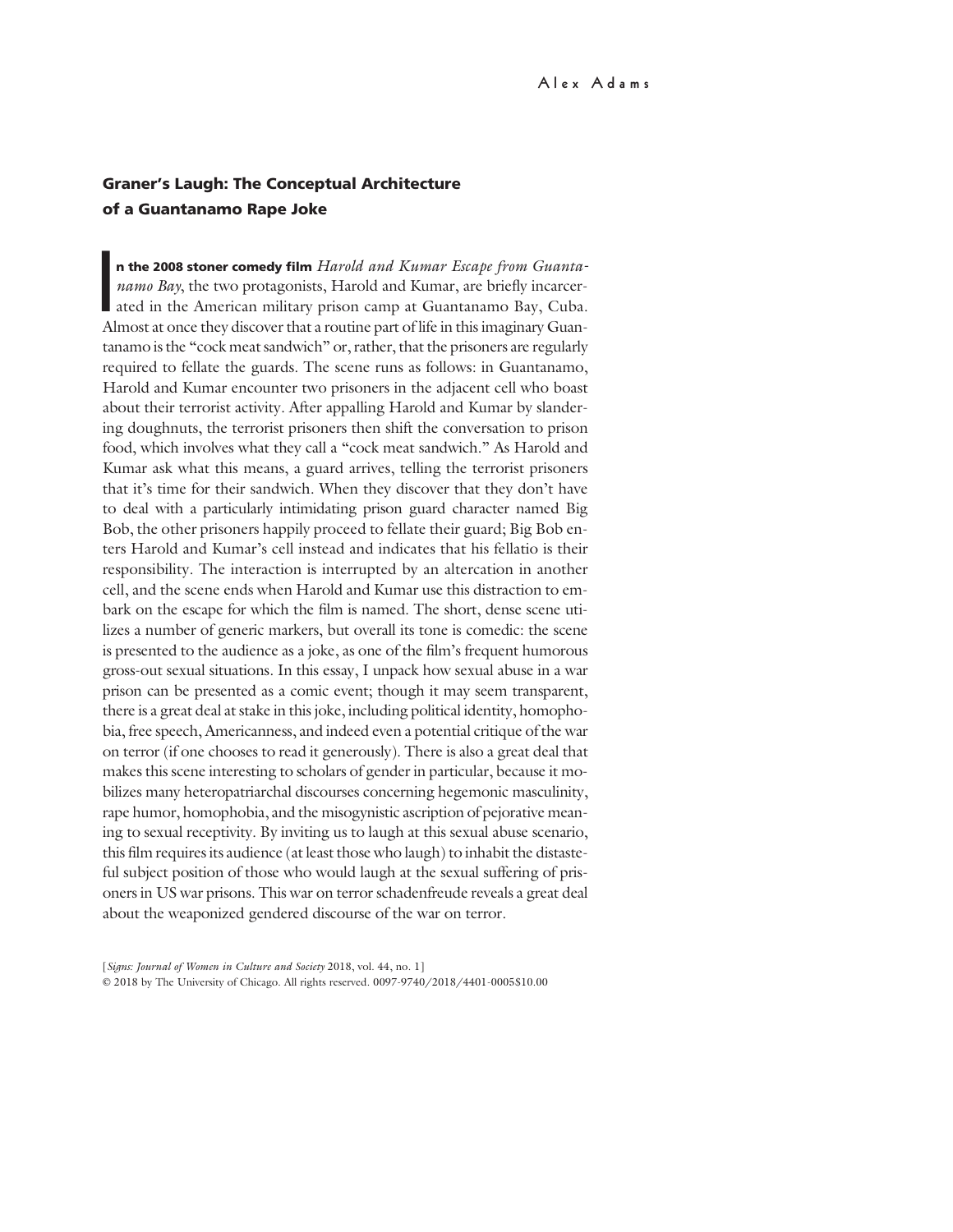#### 108 | Adams

My critique here is not grounded in an attempt to solicit ethical condemnation of the joke or of the film; indeed, such ground has been ably covered by Amnesty International, which responded to the film's representation of the prison with the succinct rejoinder that "Guantanamo is no joke" (Seja 2011, 233). Indeed, the joke is obviously intentionally ethically indefensible, so my critique in this essay does not rehearse these arguments, persuasive as they may be, by engaging with it in these terms. Neither do I argue that this scene is representative of all rape humor. It is notoriously difficult to state definitively what precisely makes jokes funny, as they are multivalent, chaotic, and available to many kinds of laughter at once; in addition, no effective analysis of humor can be limited simply to textual exegesis because so much of joke-work relies on the joke's relation to interpersonal, contextual, historical, and political factors. Accordingly, rather than making broad remarks about rape humor, I am interested in understanding this scene because the war on terror schadenfreude central to it places certain very specific ideological demands on audiences—particularly with regard to the ways in which it articulates a surprisingly dense range of anti-Muslim, homophobic, heteronormative stereotypes in one compact scenario—if they are to find it funny. In a recent reevaluation of Andrea Dworkin's provocative critique of compulsory heterosexuality, *Intercourse*, Jessica Joy Cameron has shown that a critical understanding of the discourse of intercourse-as-violation is valuable for feminist studies because "the social meanings attributed to sexual activities are transferred to the body of their actors in ways that are often productive of gendered difference" (2017, 8). That is, while sexual acts themselves have no innate or predetermined meaning, the meanings given to them through heteronormative discourses reveal a great deal about (and indeed, have implications for) gendered concepts and experiences of embodiment, sexuality, and power and for feminists' understandings of the gendering of specific bodies, beings, and acts. The same is true of this rape joke because it reveals a great deal about the intersections of racialized and gendered representations of embodiment, violent gender-based humor, Islamophobic ethnogender stereotyping, and conservative attitudes toward sexual violence, all of which are prominent in the political and affective economies of the war on terror. Without claiming that I have closed the joke to other interpretations, in this essay I both subject this joke to close textual analysis and examine what might be termed its "conditions of possibility," that is, the ideas, tropes, narratives, and stereotypes that the joke mobilizes in order to be comprehensible and, for its audience, funny—such as Islamophobia and the pleasure of dehumanizing one's enemies in sexualized terms; negotiations of national belonging; homophobia, misogyny, and heteronormativity; and the ongoing debate about free speech, political correctness, and transgressive representations.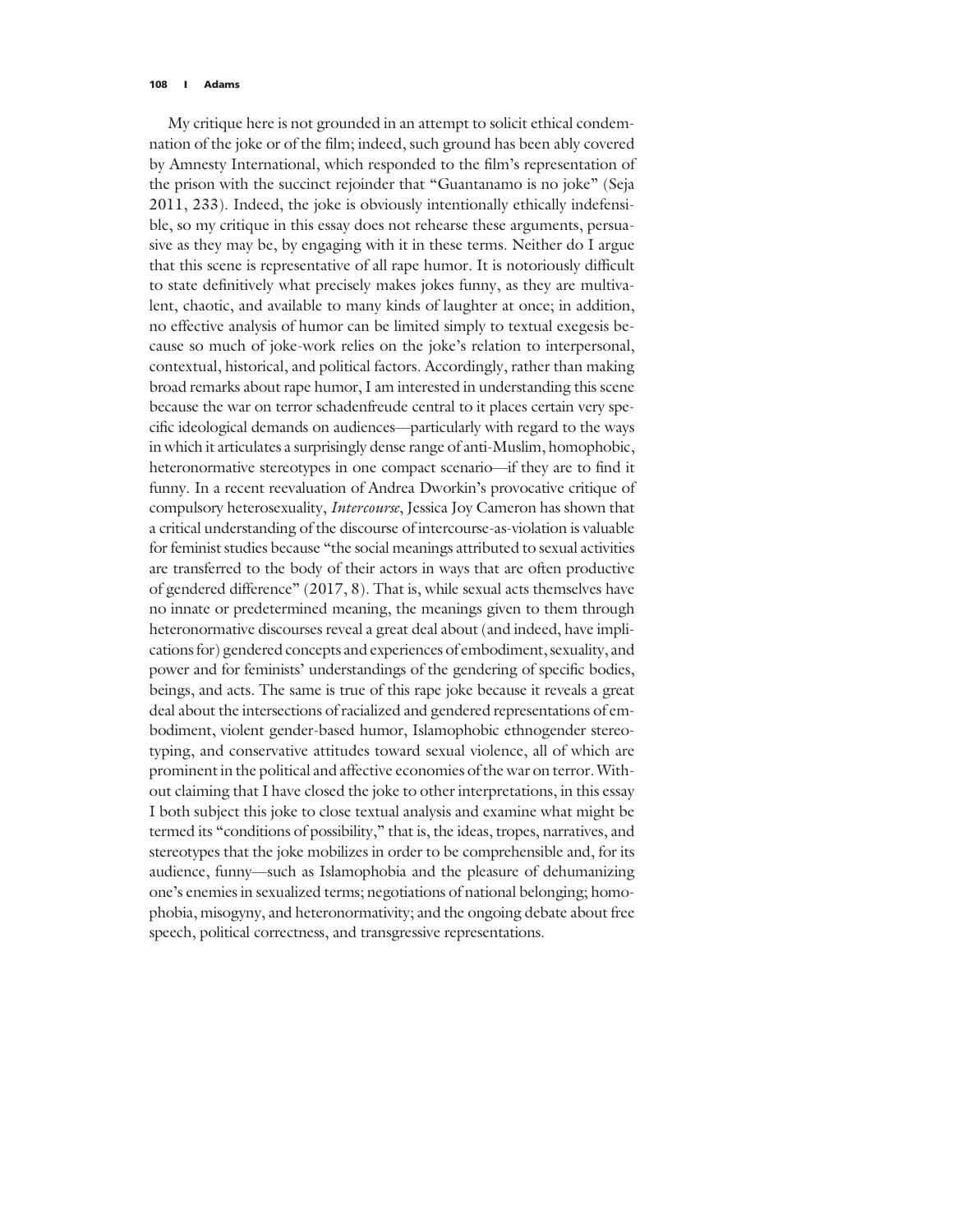This is of interest to feminist scholars and, indeed, anyone who would understand the continuing significance of the gendered nature of war on terror rhetoric, because the use of rape humor to articulate social and cultural meaning is an element of a broader representational strategy in which sexual roles are made to reflect political status. In The History of Sexuality (1992), Michel Foucault comments upon what he calls a "principle of isomorphism between sexual relations and social relations" whose origin he identifies in Greek ruminations upon appropriate sexual conduct. "What this means," he writes: "is that sexual relations—always conceived in terms of the model act of penetration, assuming a polarity that opposed activity and passivity were seen as being of the same type as the relationship between a superior and a subordinate, an individual who dominates and one who is dominated, one who commands and one who complies, one who vanquishes and one who is vanquished" (215). For the Greeks, Foucault writes, the masculine penetrative role in sexuality was valorized in terms that underscored its analogy to political agency, social esteem, and the status of victor; sexual passivity and physical receptivity were despised because they reflected a subservience and inferiority that was as politically and socially valent as it was sexually meaningful (215–16). The isomorphism between power and sex—the way that sexual roles are understood to have implications for political status, the way that sexual violence is shown as a punishment with a particularly appropriate application and as communicating a specific array of gendered political meanings, including humorous meanings—is a flexible and generative metaphor in which many reactionary ideas, tropes, and narratives intersect, and it is central to the meaning of this joke. Feminist writers have, of course, consistently critiqued the presence of this gendering of power relations, which seeks to legitimize patriarchal authority as a natural extension of a physical, biological reproductive principle; indeed, describing sexual relations as a form of violent domination may have important critical feminist significance, to the extent that it can expose patriarchal power as tyrannical. However, this joke is by no means an example of such feminist resistance, as it underscores the sexual nature of power relations and takes pleasure in it.

Sexual abuse in prison—the conceptual territory of this joke—is a particularly stark example of an arena in which this relationship between gender, violence, and status is visible, since prison rape is, as Ian O'Donnell observes, "an acting out of power roles within an all-male authoritarian environment where strength and dominance are emphasized." As with much sexual violence, "prison sexual violence is only partly related to sexual gratification and is never about mutual fulfilment. It is a stark demonstration of power." Sexual attacks demarcate status, as "victims are considered to have forfeited their 'manhood.' This is an irreversible humiliation: they have been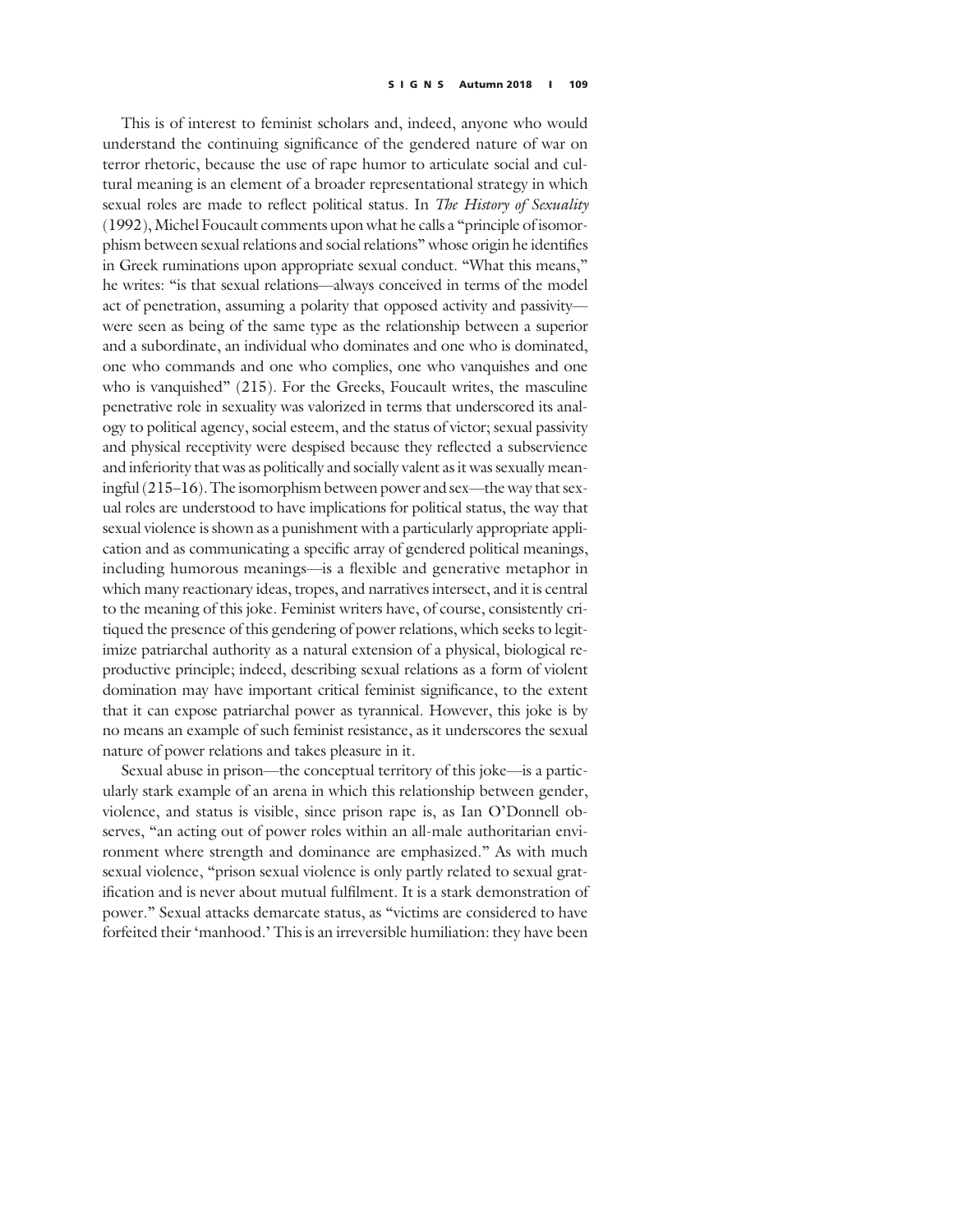#### $110 \quad 1$  Adams

converted from 'men' into 'punks'" (2004, 243). As Catharine MacKinnon writes, male-male sexual assault has a particular set of social meanings: "For a man to be sexually attacked, by placing him in a woman's role, demeans his masculinity; he loses it, so to speak" (1997–98, 20). Much of the violence in war on terror prisons has been sexual in nature, including penetrations and rapes (Danner 2004, 217–40). I am concerned here with the way that cultural texts load sexual violence with cultural and political meaning, and the ways that representations of sexual violence are used to rearticulate this meaning. The choice of a comedic text may seem inappropriate in this context, but in fact an appreciation of the role of humor in violent sexualized discipline sheds important light on the ways in which the acts themselves are justified by their perpetrators and also the ways in which the ideas to which such acts are related are spread throughout much of wider society. The cultural dialogue about the meaning of rape is by no means restricted to texts that are positioned as "serious"; indeed, because humor and ridicule can be particularly potent ways of articulating disapproval, they are an ideal means for inscribing and reinforcing social and political value. The rape joke in Harold and Kumar Escape from Guantanamo Bay is a particularly rich site in which humor is used to articulate ideological—sexist, homophobic, racist—meanings.

### Heterosexuality, hegemony, humor

The concept of heteronormativity is central to my reading of Harold and Kumar Escape from Guantanamo Bay. This idea has a rich history in feminist scholarship and can be traced to Adrienne Rich's notion of compulsory heterosexuality (1980); the term helps feminists critique the way in which heterosexual norms structure experience in an oppressive and disciplinary manner (Berlant and Warner 1998; Jackson 2006). Heterosexuality occupies the position of a compulsory norm that saturates the social fabric with unspoken, intuitive rules, which guide and to an extent determine permissible behaviors and identities. Heterosexuality is not reducible to a set of universally preapproved sexual practices and is nowhere explicitly doctrinally formulated; neither is it unitary, unambiguous, or everywhere the same. It is more accurate, rather, to say that heterosexuality manifests in a heterogeneous range of multiple heterosexualities. These heterosexualities, which may not be compatible (and indeed are often in open competition, as there is considerable anxiety over which is the most acceptable way to be heterosexual), constitute and are constituted by a fluctuating and flexible arrangement of political and ethical attitudes, interpersonal expectations, social and private rituals, and intimate interactional activities, with a range of teleological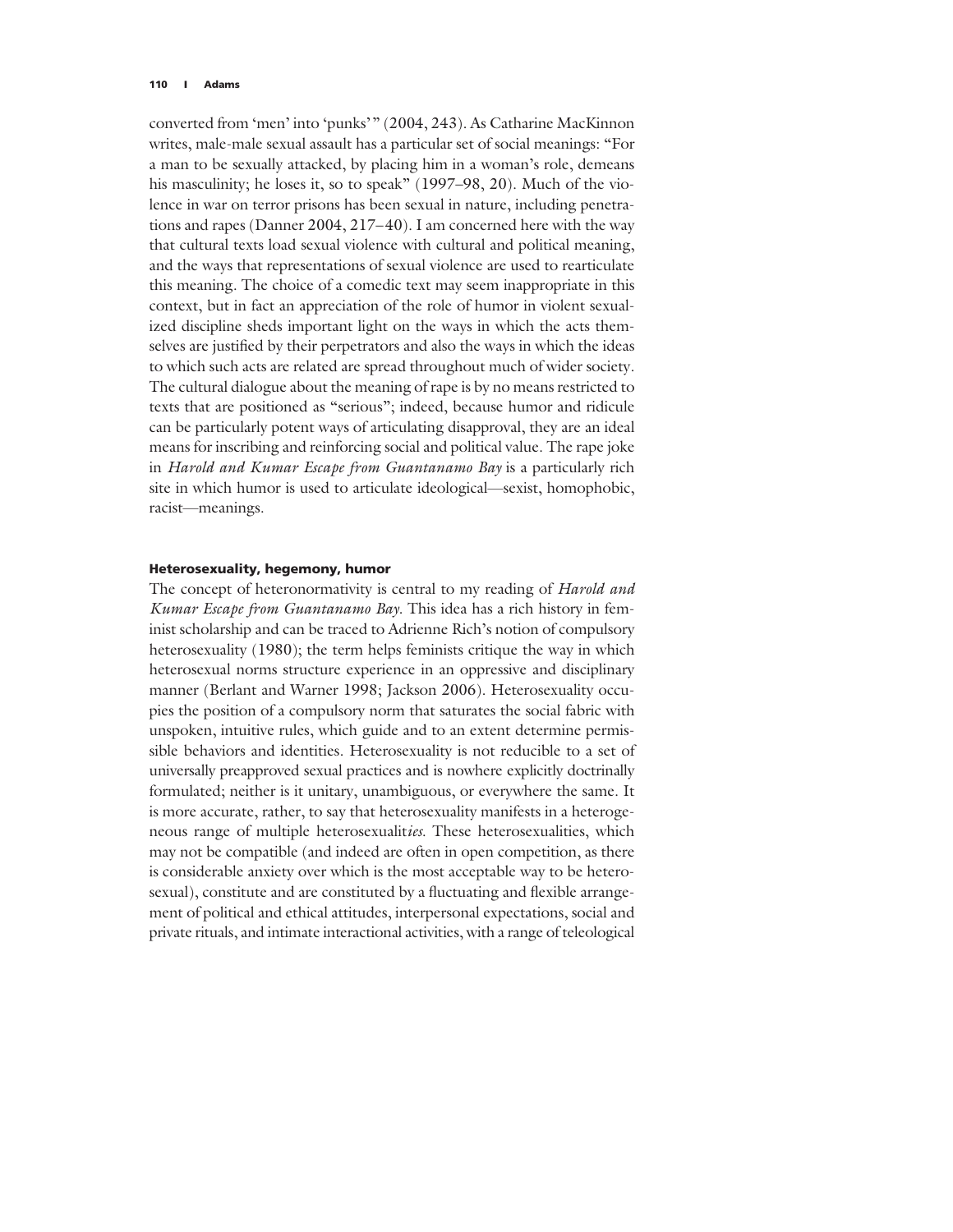goals (procreation, marriage); gendered identities (male, female, some transgender identities); socializing ideologies (homophobia, heteronormativity, monogamy); and group dynamics (homosociality, the family). Through the repetitive omnipresence of heteronormative discourse, heterosexuality is made to seem a natural extension of biological principles in order to naturalize and legitimize its political hegemony. Moya Lloyd writes that the normative standard implied within heteronormativity is that "heterosexuality is a prescribed mode of behavior, a regulatory standard, deviation from which is liable to censure, medical intervention, or worse" (2013, 823), and Darren Lenard Hutchinson adds that "rigid sexuality hierarchies normalize—and render invisible—heterosexuality; they also stigmatize nonheterosexual identities and practices" (2002, 15). Heteronormativity has a disciplinary character, and buttressing the foundations of heterosexuality through the stigmatization of nonheterosexual desires, lifestyles, individuals, and communities as "unnatural" and antiprocreative is chief among its major tasks.

Humor is an informal practice that can enable and enrich the policing of gender roles. As Mary Jane Kehily and Anoop Nayak write, "humour is frequently invoked to expose, police and create gender-sexual hierarchies. Humour is a technique for the enactment of masculine identities and can be seen to produce differentiated heterosexualities" (1997, 70). The homophobic humor of Harold and Kumar reinforces the boundaries of normative heterosexuality through a potent articulation of disgust at a male-male sex act. This joke, however, reveals the complex interaction and interpenetration of heteronormativity (or rather, the discourse of heterosexuality) with other currents of political meaning. The joke is also concerned with the meaning of Americanness, for example: normative masculine heterosexuality is very often deeply implicated with nationalist patriotic discourse, and in Harold and Kumar's prison rape joke, ideas about national belonging and the rejection of politically illegitimate violence (the terrorism of which the prisoners boast) are articulated through heterosexual revulsion toward homosexual practices. It is a representation of a forced sex act that articulates ideas about status, power, and normativity. It is a joke about prisoners willingly fellating their victimizers and about how the sympathetic protagonists fear to do so; it is about masculine roles, the expected, "appropriate" response to being required to fellate somebody in power, and the ridiculousness of those who embrace sexual receptivity.

# Jokes as political communication

Popular culture is one of the key locations in which debates about torture in the war on terror have been articulated. Popular cultural discursive spaces are particularly powerful because of their informal nature, their potential reach,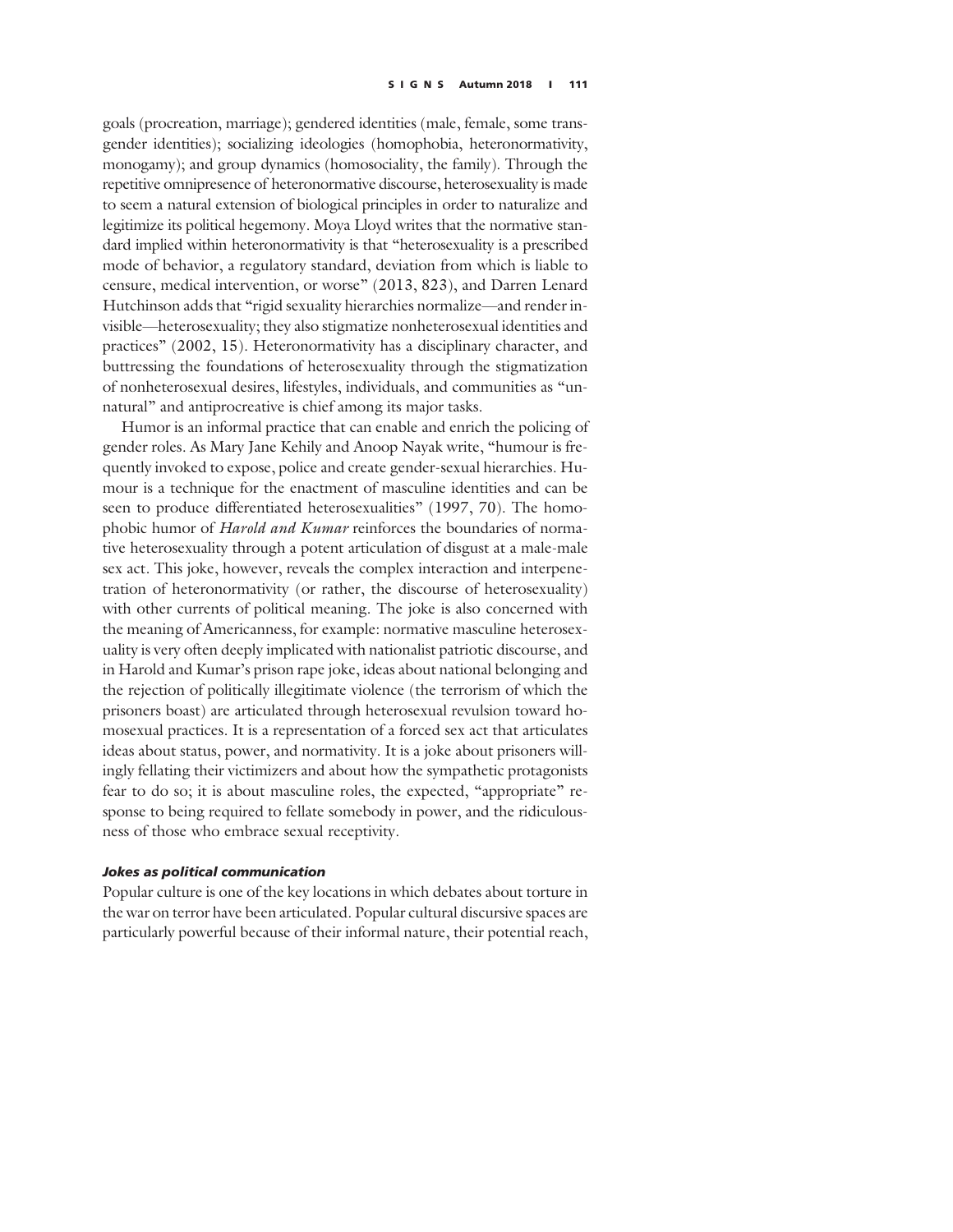#### 112 | Adams

and their power to influence, even to decisively shape, national conversations; popular culture is a forum in which political questions are formulated, explored, and critiqued, and comedy plays a vital role in these processes. Elaine Martin writes that comedic responses to the war on terror "represent attempts to cope with, confront, comment on, and even contain the potential danger represented by terrorism" (2011, 233), and indeed it is true that many comedies addressing the war on terror participate in its ideological mission by criticizing and ridiculing the terrorist opponents of the United States. Indeed, comedians have often been on the vanguard of Islamophobic new atheism; one need only think of Bill Maher, for example, whose talk shows regularly fuse comedy performances and Islamophobic secularist rhetoric, or of Jeff Dunham's puppet character Achmed the Dead Terrorist, for examples of the way that comedy can contribute to the "militarization of visualized culture" (Malvern and Koureas 2014, 3), which has been a feature of so much post-9/11 cultural production.

Although I speak here about the mobilization of humor in processes of heteropatriarchal violence, it is important to underscore that humor has many vital political functions, including resistance to and critique of power, and that I do not intend to produce a reductive account by ignoring the vibrant and multivalent character of comedy and humor. Much American political humor regarding the war on terror plays a vital cultural-political role because it "raises issues and calls attention to matters about which we have trouble speaking in ordinary language" (Brigham 2005, 482); it helps us address uncomfortable issues, manage difficult emotions, and express sentiments that resist the containment of other forms of ordinary discourse and the ability of popular satire, for example, to confront and ridicule power is particularly valuable in Donald J. Trump's USA. I do not intend to argue that humor and laughter cannot have a vital, radical, critical, pleasurable importance and enormous subversive potential; comedy is distinctive for its ability to negotiate many simultaneous meanings, many of them of course often positive, engaging, stimulating, creative, and therapeutic. The political potential of comedy in the context of the war on terror is shown by the substantial body of subversive comedic material critiquing American exceptionalism, exemplified by texts such as *Team America: World Police* (2004). The practice and geopolitics of torture have by no means been exempt; novelist Alex Gilvarry (2012) and stand-up comics such as Stewart Lee (2010, 61, 180–86) and the disgraced Louis CK (2015) have satirized the political justifications for US torture.<sup>1</sup> Nonetheless, in order to unpack the schaden-

<sup>&</sup>lt;sup>1</sup> The revelations of Louis CK's sexual misconduct came to light while this essay was in the final stages of the editorial process. I have retained this limited reference to a small aspect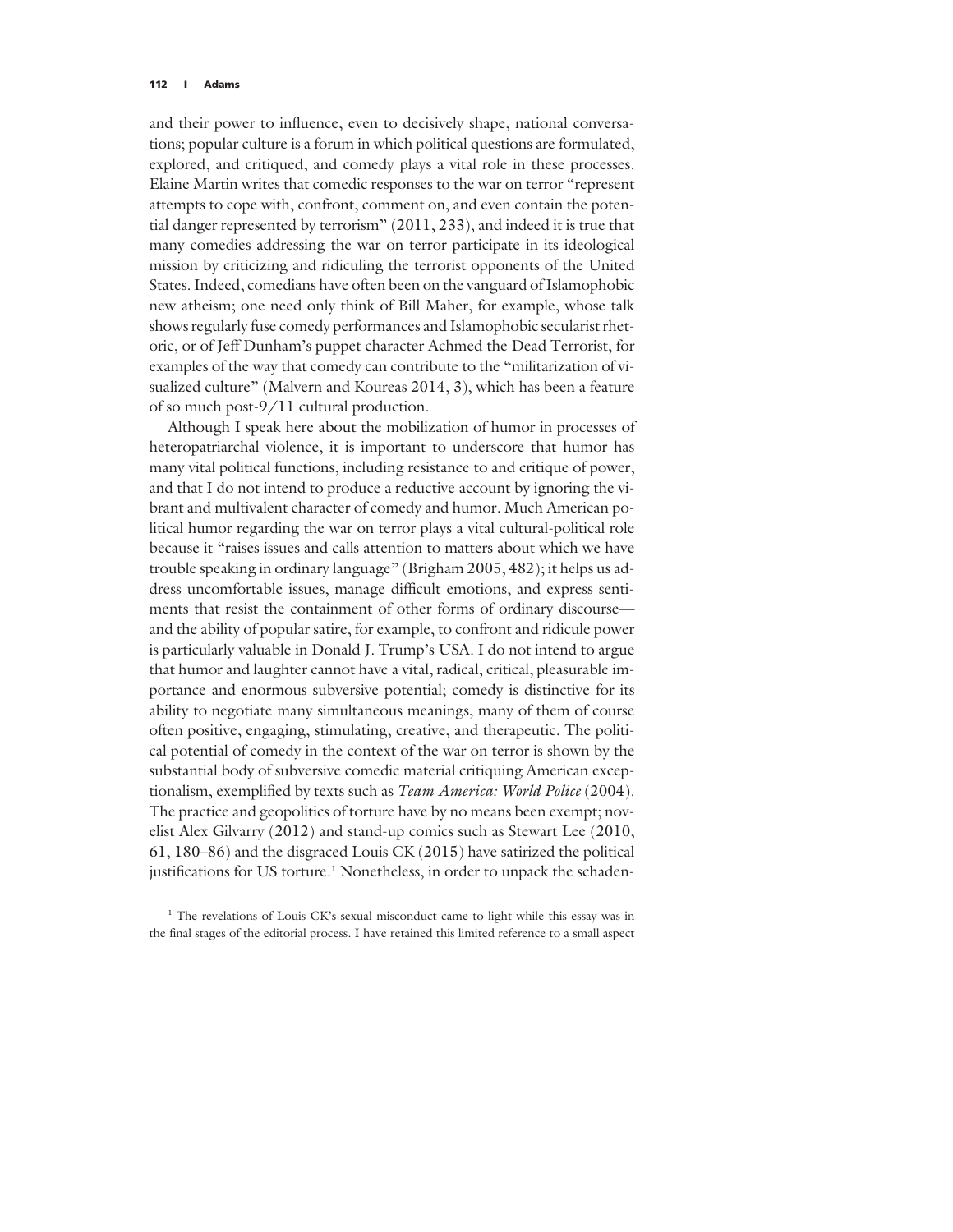freude of this specific rape joke, it is necessary to place emphasis on the ways in which humor can articulate, reinforce, and participate in malice.

Humor is an interactive and spontaneous social practice and is not merely a matter of the production of concrete textual artifacts; as Simon Critchley writes, jokes are forms of "socially embedded philosophizing" (2002, 87). Humor is a form of playful communication that relies for its effect on its shared, social, interpersonal nature, and that accordingly can only take on its full meaning in specific contexts and among specific communities. As Elise Kramer writes, humor "requires a shared set of beliefs in order to be socially meaningful" (2011, 138); Juha Ridanpää also argues that humor, "regardless of its seemingly innocent nature, functions in manifold ways as a cultural institution through which society and space become politicized" (2014, 140–41). Humor and comedy are as saturated with the political as any other form of cultural production or political communication, as they disseminate, develop, and modify meanings through the ways in which affective and political registers are interpenetrated, interleaved, inseparable. Asif Agha writes that "cultural value is not a static property of things or people but a precipitate of sociohistorically locatable practices, including discursive practices, which imbue cultural forms with recognizable sign-values and bring these values into circulation along identifiable trajectories in social space" (2003, 232). Humor constructs, reinforces, and reflects normativity; it establishes, negotiates, and often transgresses the boundaries of what is considered serious, appropriate, and acceptable. The nature of the cultural value that jokes circulate is rarely straightforward, however. Jokes and other comedic productions are dense textual units, at once efficient and anarchic, both directly clear and ambiguously elastic, with the power to spread, reinforce, modify, and negotiate a range of political meanings. Laughter, too, is an opaque, complex, and nuanced affective activity with the potential to be deeply political. To understand, laugh with, or share a joke requires a common set of cultural and political values, meanings, and reference points; crucially, the enjoyment, rather than the simple recognition, of humor requires a consonance between the joke and the beliefs of the hearer or audience (LaFollette and Shanks 1993).

Further, humor inevitably exists in a relation of irretrievable, intimate, and mutually constitutive involvement with the social conditions from which

of one of his shows simply because it supports my point that comedic critique of the war on terror was fairly widespread. Given the argument I am making in the present piece, however, I feel I should underscore that I in no way intend this reference to his work to indicate approval of or sympathy for him, and that I don't intend to intellectually or politically rehabilitate him in any way.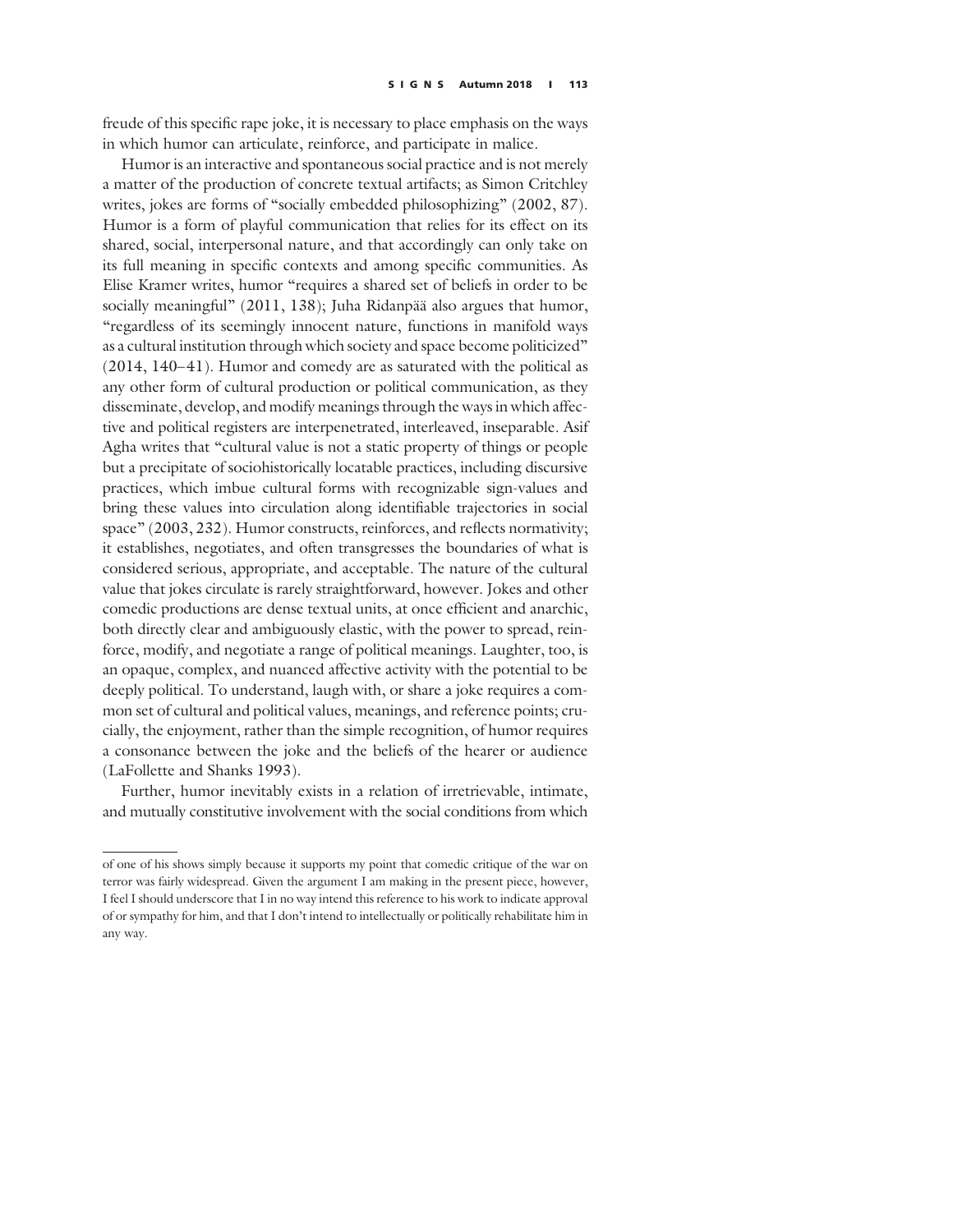it arises. This is particularly important with humor that engages controversial or tendentious ideas, as this rape joke does, such as sexuality, violence, or race. Merrie Bergmann (1986) writes that sexist and antifeminist laughter is painful for its objects—women—precisely because the joking cannot be separated from harmful sexist practices: that is, sexist comedy is a product of the sexist beliefs, attitudes, and norms that constitute its material context (see also Ryan and Kanjorski 1998, 750–51). Sexist laughter is sexist conduct. Further, in addition to its being "a crucial technique for reproducing inequality and injustice" (Ahmed 2017, 261) more generally, sexist laughter perpetuates rape culture—that is, the misogynist social conditions in which rape is trivialized, normalized, and celebrated (Meier and Medjesky 2017, 3–6). Likewise, Pol Dominic McCann, David Plummer, and Victor Minichiello (2010) found in the course of qualitative empirical research that it was difficult to separate homophobic beliefs from homophobic behavior and that humor is a key practice in the homophobic delineation and reinforcement of the boundaries of socially permissible hegemonic masculinity. Regarding race, Michael Billig (2001, 2009) argues that laughing at a racist joke requires more than simply an appreciation of the joke-work or a recognition of the intellectual labor that has produced it; one has to accept and approve of the racist stereotypes it mobilizes in order to laugh at it (here it is important to again recognize the difference between, on the one hand, identifying a speech act as a joke and, on the other, taking pleasure in it). Likewise, Sharon Lockyer and Michael Pickering call racist humor "a form of comic malice" (2008, 811), and they credit it with the power to "permit, legitimate and exonerate an insult" (2009, 14). As a form of political communication, racist, homophobic, and sexist humor both requires a preexisting shared racism, homophobia, and sexism in order to work—that is, to be enjoyed as funny—and further, it has the power to reproduce, dignify, and reinforce the racism, homophobia, and sexism on which it is based. To speak again in terms of heteronormativity, humor is a material interpersonal practice that has the potential to produce disciplinary effects and is as such always potentially complicit with the reproduction of hegemonic power. This is because humorous meaning is socially embedded and politically significant—and because it participates in a uniquely vibrant way in the policing of gender roles and the distribution and negotiation of ideological ideas. Its pleasurable affective character makes it particularly adept at this task.

Laughter is one of the major affective dimensions of interpersonal informal discipline, and it is also one of the major ways in which torture is trivialized and made to seem acceptable. However, as laughter can have a multitude of meanings, we must be clear that the laughter that concerns us here is schadenfreude—"harm-joy"—which has classically been considered a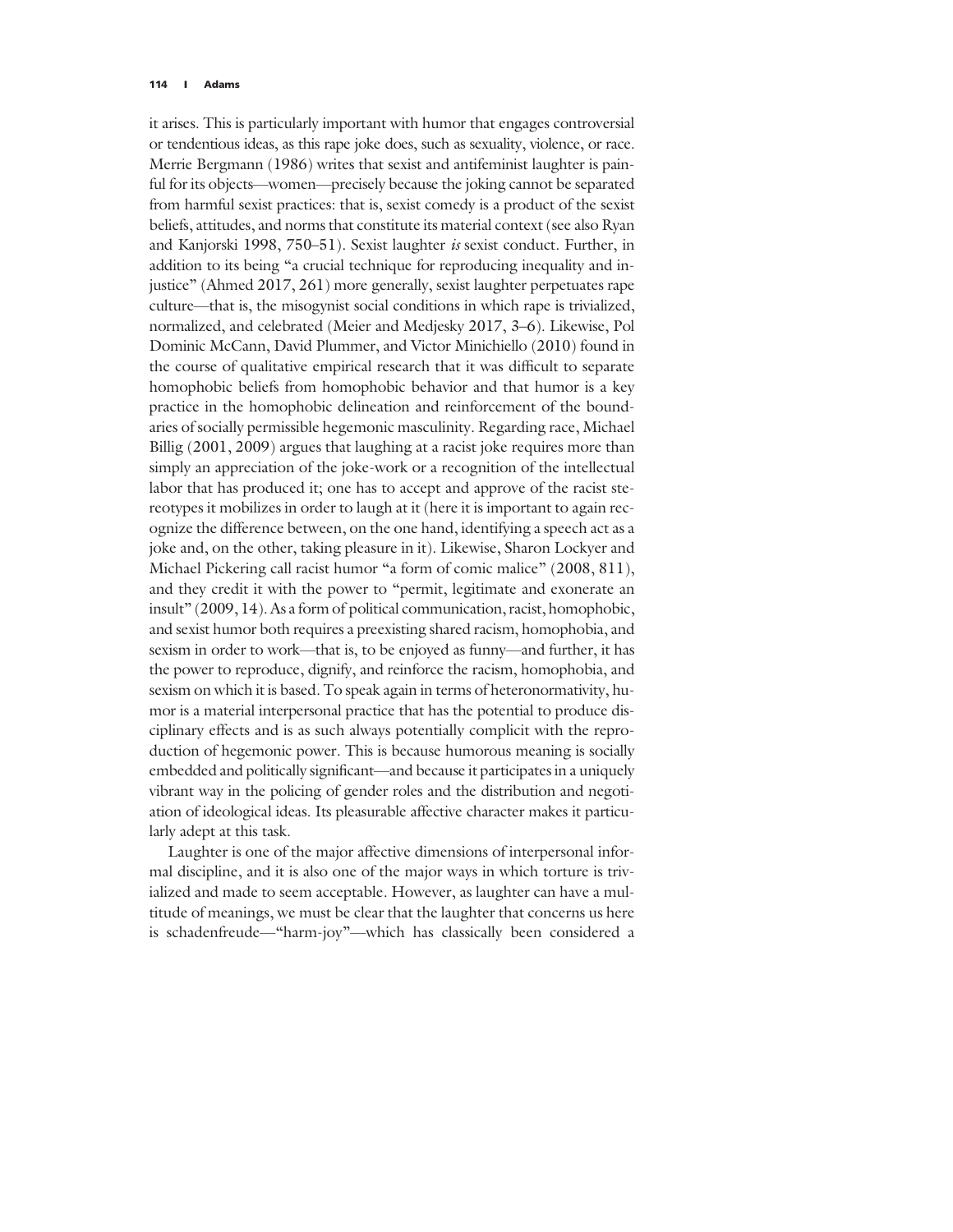form of gloating. Schuyler W. Henderson pithily writes that "the pleasure derived from observing the humiliation of a defiant enemy reduced to conquered ignominy has its roots in the same comic principles as watching an arrogant man slip on a banana peel" (2005, 188). This position has a distinguished philosophical pedigree. Thomas Hobbes writes that laughter is a grimacing expression of sudden glory experienced upon "the apprehension of some deformed thing in another, by comparison whereof they suddenly applaud themselves" ([1651] 1985, 125); Jean-Paul Sartre writes that pleasure and racism are intimately connected, because the "joy of hating" makes prejudice "amusing" (1948, 21, 39); Friedrich Nietzsche writes that, before the crystallization of the moral universe of which he was so critical, "the opportunity to *inflict* suffering" represented "an actual *festivity*" ([1887] 1996, 47) and that torture, mutilation, and executions were long a source of commonly accepted amusement (47–48); although Sigmund Freud's theory of laughter focuses more on the psychological relief afforded by opportunities to laugh at taboo subjects, he does also argue in his discussion of tendentious humor that laughing at bawdry—sexual talk directed at women—is "laughing like a spectator at an act of sexual aggression" ([1905] 2002, 95). All of these very different arguments and positions in different ways reveal the fact that the "malevolent enjoyment" (Simon 2017, 251) of schadenfreude can be a component of oppression, an act of discrimination, intimidation, or violence that amplifies the attack which solicited the laugh. Its role in the sexual abuse in war on terror prisons is further evidence of this: in the US-run prison at Abu Ghraib, in which thousands of Iraqi prisoners were incarcerated at the height of the Iraq war and which was the site of sexualized torture and other abuses, the presence of female soldiers at the scene of a sexual humiliation was instrumentalized as a "force multiplier"; that is, female laughter at the torture of Arab prisoners was a deliberate, planned component of the violence, incorporated into the disciplinary regime specifically to maximize suffering (Gourevitch and Morris 2008, 113). As the film reviewer J. Hoberman (2008) remarks in his review of Harold and Kumar Escape from Guantanamo Bay, the fact "that the filmmakers, Jon Hurwitz and Hayden Schlossberg, imagine the worst form of torture as sexual humiliation ... would have made perfect sense to Sabrina [Harman] and the gang" at Abu Ghraib. However, the violent nature of laughter is rarely any longer considered a convincing explanation of humor; over thirty years ago, John Morreall (1982) influentially delineated two explanations of laughter that improve upon it, and indeed, Freud's theory of jokes as relief and the incongruity theory of laughter that Morreall traces through Immanuel Kant and Arthur Schopenhauer are more often found to be more subtle, complex, and intellectually satisfying explanations of the psychological and philosophical operation of humorous pleasure. I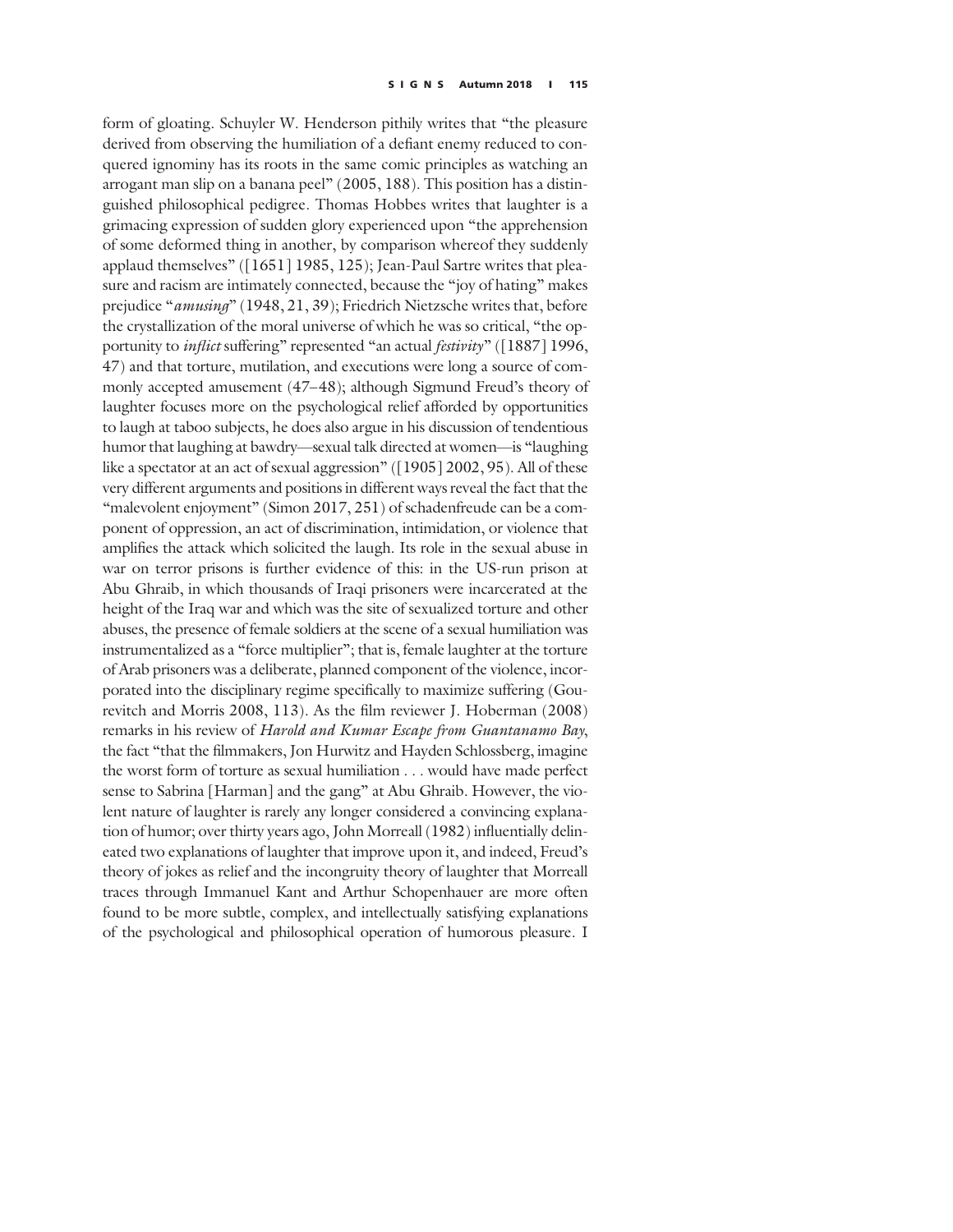#### 116 | Adams

would like to posit nonetheless that neither incongruity nor relief can explain the cock meat sandwich, which can only be understood as funny through a recourse to a laughter that delights in suffering.

### Transgressive comedy, political correctness, free speech

The species of schadenfreude that projects prejudice and participates in informal heteronormative discipline is intentionally controversial and transgressive, and is a practice that is both the source of many anxieties and the subject of a particularly emotive debate. Cherished in the West, laughter at harm or vulnerability is increasingly described as endangered by political correctness. "Political correctness," defined as the attempt to deinstitutionalize and delegitimize entrenched overt racism or, as Edna Andrews writes, the process of "reincorporating into our society those persons who have become increasingly alienated as the parameters of inequality increase and deepen" (1996, 401–2), is often described by critics as an overbearing, censorious, totalitarian apparatus that enforces a narrow normative morality that stifles creativity, individuality, and free expression. However, rather than introducing a new normativity—generating and enforcing new restrictions on permissible speech—it is more accurate to talk of political correctness as a way of redefining existing normativities in speech and action. As established above, a range of interpersonal interactions are always already inflected by invisible conservative and heteronormative parameters in ways that define what it is possible to think, say, or believe; the contribution of political correctness is to attempt to modify these norms in a way that minimizes harm. Nonetheless, through making normativity visible, political correctness is often blamed for introducing normative moral positions into a field that was previously uncontaminated by them. Conservatives frequently use the term as a catchall pejorative for anything to which they object—human rights, feminism, antiracism, postcolonial critique. As long ago as 1992 it was observed that conservatives "conflate serious criticism and intolerant dogmatism under the label of 'political correctness' and thereby discredit all critical efforts" (Scott 1992, 67). That is, because political correctness is widely, for better or worse, seen as an annoying and gratuitous micromanagement of speech habits, it is convenient for conservatives to dismiss anything more substantial that they disagree with by describing it as excessively politically correct. For one striking example, we could recall that President Trump trivialized and summarily dismissed political or moral oppositions to torture serious and widely acknowledged ethical and legal concerns—by describing them as political correctness: "The enemy is cutting off the heads of Christians and drowning them in cages," he wrote for USA Today in 2016, "and yet we are too politically correct to respond in kind" (Trump 2016). To re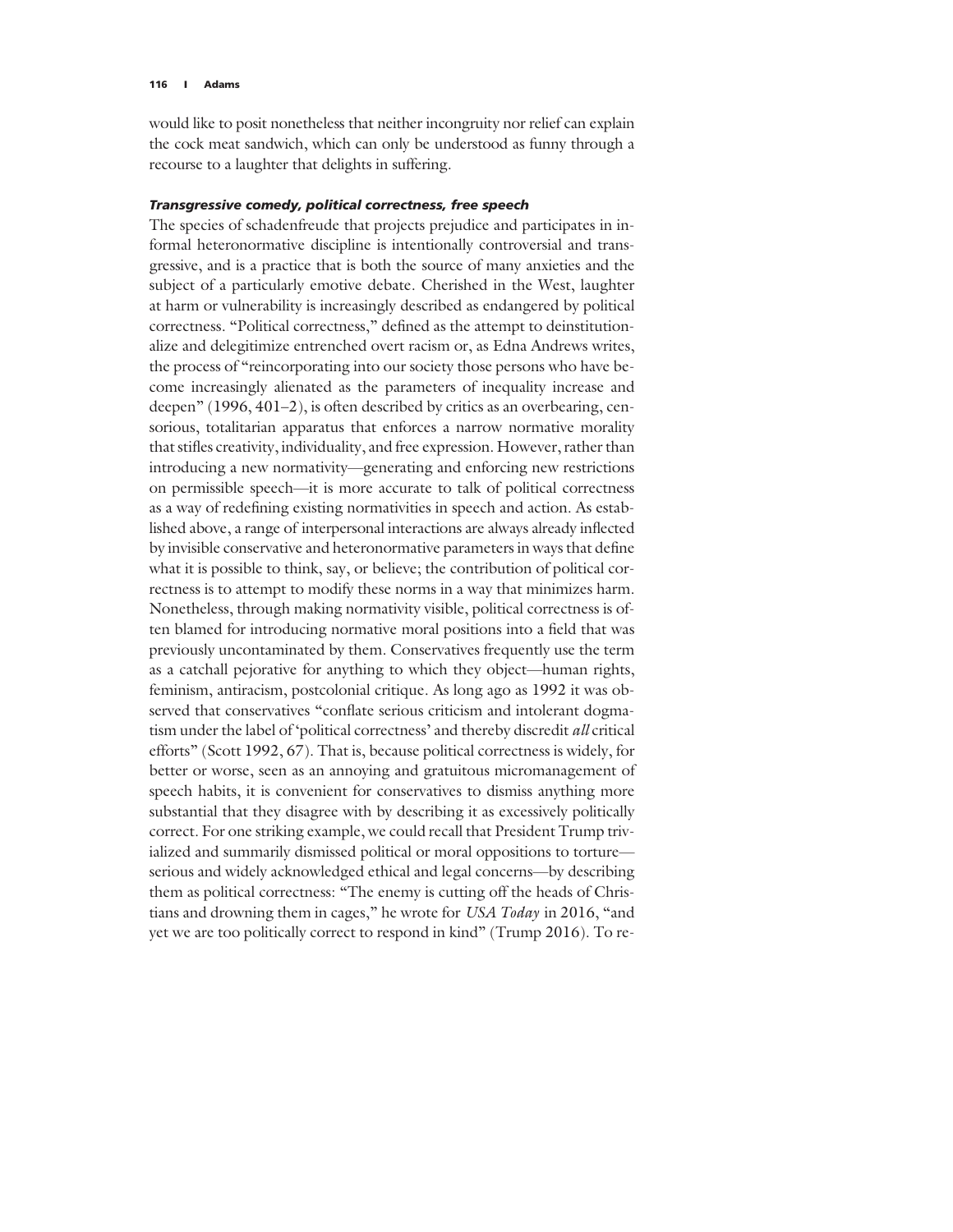turn to laughter, political correctness, as an informal yet socially expected restriction on speech, is often presented as an existential threat to the intentionally provocative and transgressive pleasures of tendentious humor; debates over free speech and comedy are as a consequence particularly rich sites in which can be observed this rhetorical dismissal of antiracist and feminist concerns under the auspices of the "radical" opposition to political correctness.

Offensiveness is not an inherent property or immanent characteristic of speech, writing, or any other performative communicative act but rather a political effect produced by the power relations that underpin every social interaction (Kuipers 2011; Mondal 2014). Publishers, editors, writers, and filmmakers, as mainstream high-profile discursive agents, are in positions of considerable power; aggressive laughter and the leisure to provoke it through intentionally confrontational cultural production are privileges, acts of the powerful. Nonetheless, free speech advocates reinforce their rhetorical positions by positioning intentionally offensive material as an expression of authentic liberalism embattled, threatened, or under siege by the "forces" of politically correct multiculturalism. Sara Ahmed, in a response to Slavoj Žižek's controversial claim that the hegemonic power of liberal multiculturalism is an empirical fact, writes that free speech advocates deliberately represent liberal multiculturalism as hegemonic and antidemocratic in order to appear counterhegemonic when articulating retrograde or racist positions: "We have articulated a new discourse of freedom: as the freedom to be offensive, in which racism becomes an offence that restores our freedom" and in which "the offendible subject gets in the way of our freedom" (2008). That is, political correctness is positioned as the disciplinary mechanism of a totalitarian thought police in order for racist, homophobic, or antifeminist speech to be positioned as radical, liberating, and antiestablishment; by attempting to return to an (imagined) prelapsarian time before moral norms, opponents of political correctness in fact advocate for a conservative normativity. That is, reactionary normativity is positioned as a truly free, unrestricted, and egalitarian space because its normativity can hide in plain sight, whereas the normativity of political correctness appears artificial and imposed from without because its architects and advocates are vocal and visible.

For example, in the aftermath of the ISIS attacks on Brussels in 2016, the editors of *Charlie Hebdo* released an editorial justifying their intentionally vicious satirical approach. They wrote that political correctness facilitates terrorism because it encourages a climate in which everybody is so sensitive to immigrant religious sensibilities that the dominant culture cannot prohibit cultural practices that create an environment conducive to violence. "The fear of contradiction or objection. The aversion to causing controversy.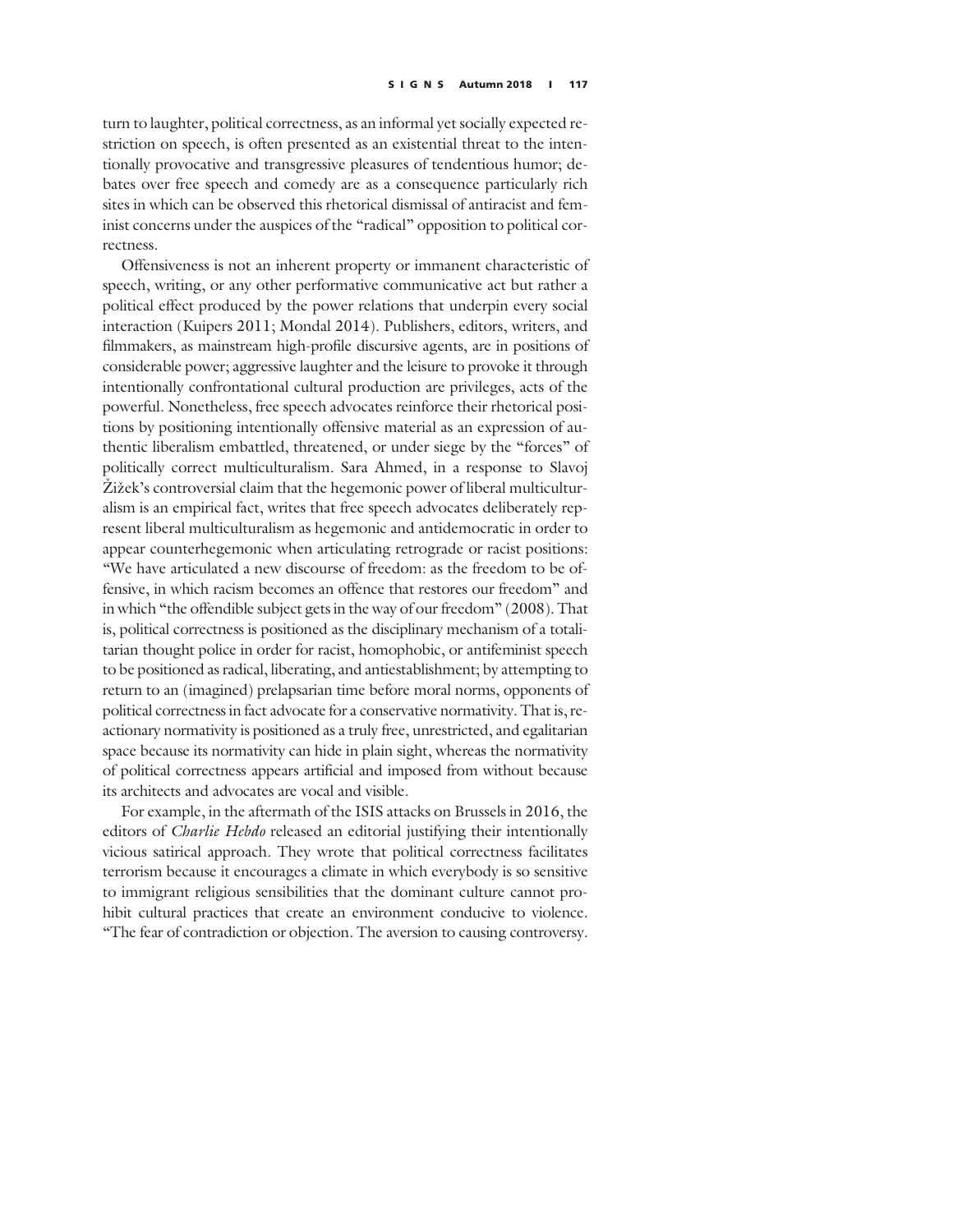#### 118 | Adams

The dread of being treated as an Islamophobe or being called racist"; these are the pernicious effects of political correctness, claim Charlie Hebdo's editors, and they represent a way in which terrorist atrocities are made easier and more likely: "It's not easy to get some proper terrorism going without a preceding atmosphere of mute and general apprehension" (Charlie Hebdo 2016). This insinuation that political correctness is complicit with terrorism is so widespread as to be a commonplace. Mick Hume, for example, writes that ISISaffiliated executioners are merely the "armed extremist wing of a thoroughly modern Western culture of enforced conformism" (2015, 3); that is, that murderous extremism is an inevitable consequence of political correctness the assassination of artists is, in this astonishing rhetorical contortion, caused by respect for difference. This slippage is found in texts that have only the most tenuous connection to the war on terror, such as Sandra Hill's paranormal romance comedy The Angel Wore Fangs, in which a character explains (diegetically) that ISIS is able to establish training camps in Montana due to the irresponsible permissiveness of political correctness: "This is the land of the free. Terrorists love your country's political correctness" (2016, 65). Moreover, this rhetorical association of political correctness with extremism is part of a wider strategy conflating the objection to offensive material with antidemocratic political traditions. Robert A. Kahn (2009–10), for example, has critiqued the ways in which Flemming Rose—the editor of Danish newspaper Jyllands-Posten responsible for the publication of inflammatory cartoons depicting the Prophet Muhammad—positioned his critique of radical Islam as a critique of a form of antidemocratic totalitarianism that threatened to overwhelm liberalism from within; this in turn echoes paranoid dystopian fantasies about Islam politically and demographically displacing European republican democracy, such as Michel Houellebecq's novel Submission (2015). Antiracism and feminism are dismissed as irrelevant and overprotective political correctness but also shown, perhaps contradictorily given their supposed irrelevance, as powerful factors, crucial to constructing the enabling environment in which the appetite for murder can grow.

Consequently, transgressive representations and the schadenfreude that they seek to solicit are described as necessary expressions of democratic antiauthoritarianism, a form of nonviolent citizen counterterrorism. The transgressive representation—the inflammatory cartoon, the racist caricature, the direct insult—is positioned as the pinnacle of the absolute, indivisible democratic freedoms that the terrorist wants to destroy, and intentionally offensive speech—with "offensive" understood as interchangeable with "free" is rhetorically positioned as morally mandatory in order to deny the terrorist his victory. This, I would like to argue, is what is happening in this rape joke scenario. Because the film itself is broadly (as we will see below) antiracist,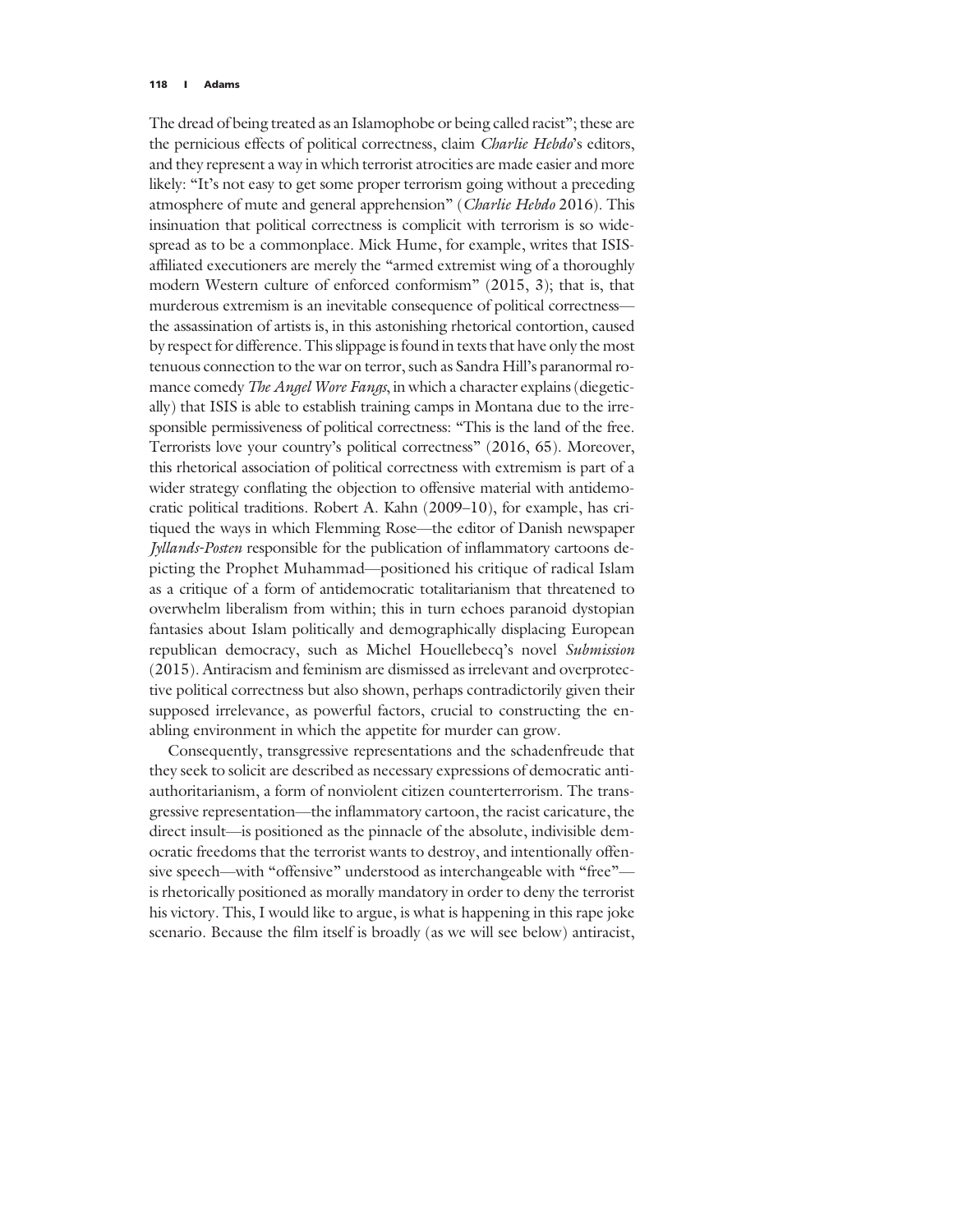because political correctness is positioned as the entrenched discourse of the enemies of democracy, and because the terrorist is positioned as the ultimate indefensible subject, the film is able to articulate homophobic anti-Muslim racism—the precise politics of dominant war on terror discourse that it claims to oppose—through the sexual humiliation of the Muslim terrorist and to present this victimization as consistent with democratic liberalism. That is, terrorists are represented in as retrograde a way as possible—through a rape joke that stigmatizes the pleasure of sexual receptivity through associating it with terrorism, which is itself shown as emblematic of a politically inferior form of masculinity—because it is the filmmakers' counterterrorist duty to shatter the political correctness that, apparently, emboldens and enables terrorism at the same time as it stifles free speech.

### Cock meat sandwich

The Harold and Kumar films do not fit straightforwardly into this category of confrontational humor, however. With their libertarian "anything goes" philosophy, they reveal emphatically that comedy can be at once subversive and conservative, simultaneously progressive and reactionary. There are three entries in the series: Harold and Kumar Go to White Castle (2004); the sequel Harold and Kumar Escape from Guantanamo Bay released in 2008, which specifically concerns us here; and finally A Very Harold and Kumar Christmas (2011). All of the films feature the two lead characters going on road trips with initially modest aims that are comedically complicated by various wacky encounters. Most of the detours involve Harold and Kumar expressing disgust or outrage at one thing or another; as an accelerated iteration of the genre that Paul C. Bonila (2005) calls "Hollywood Lowbrow," they exhibit the characteristics of the R-rated gross-out genre such as sexual humor, profanity, scatological events, innuendo, and so on. Crucially, they combine this lowbrow spectacle and the "decidedly masculinist orientation" (Sears and Johnston 2010) of the stoner genre with moments of unashamed sentimentality, and at the end of each film there is a more or less explicitly stated moralpolitical message. For example, Kumar says in the first film that their quest for cheeseburgers has been "about the American dream," and in the second, George W. Bush explicitly states the take-home lesson of the movie: "You don't have to believe in your government to be a good American. You just have to believe in your country" (even though the film is critical of the war on terror, it rehabilitates its chief architect). The third film is as conventionally sentimental and family-oriented a Christmas film as you could hope to see. Toilet humor notwithstanding, the films are above all moral fables.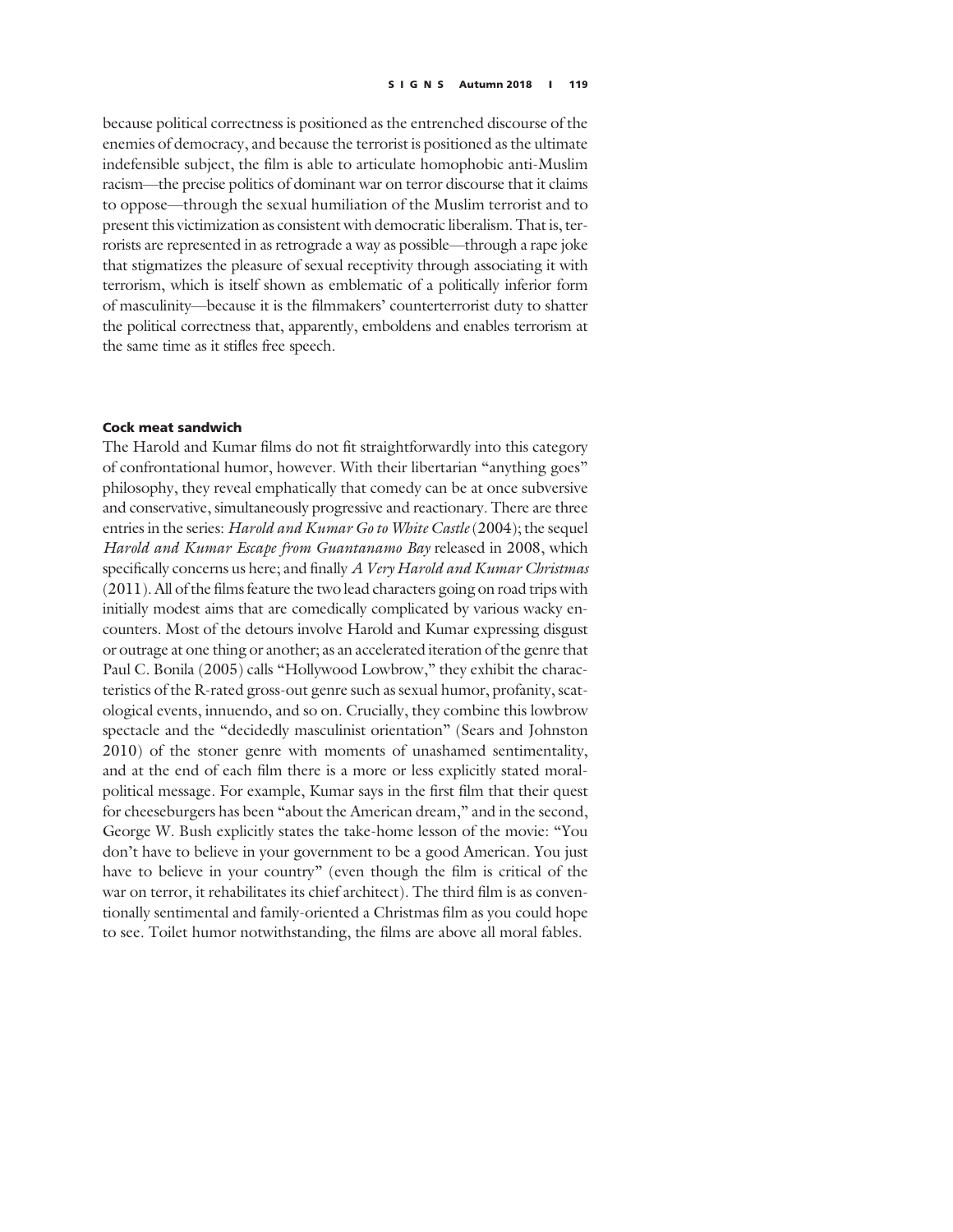#### $120$  I Adams

When the movies have been discussed by academics, they have been broadly well received. David Gillota, for example, celebrates the first film for "challenging the reductive ways that American culture often discusses race and ethnicity, and its method of allowing the protagonists to interrogate their ethnic identity in relation to other groups" (2012, 965). This is, of course, because the two protagonists are second-generation immigrants. Harold is of Korean descent, and Kumar is of Indian descent, and the films address the challenges of hybrid identity and expose the racisms that they, and other immigrants, regularly face. Indeed, the way that Harold and Kumar Escape from Guantanamo Bay ridicules the official discourse of the post-9/11 global war on terror has led to it being praised, with perhaps a dash of hyperbole, as "one of the most progressive road movies ever made" (Wright 2016, 3). These progressive credentials are most easily read in the ways in which the majority of the antagonists are icons of mainstream white hegemonic masculinity. The films ridicule corrupt police, a gang of racist boneheads, young Republicans, the Ku Klux Klan, violent prison guards, the CIA, fathers (whether violently overprotective or henpecked and pathetic), and macho gangster henchmen who are comedically revealed to have emotional sensitivity. Nonetheless, the progressive elements of the films are constantly in tension with their transgressive elements, which are intentionally retrograde and anti–political correctness that is, at the same time as they poke fun at conservatism, they also intentionally transgress the liberal moral norms associated with political correctness. All three films are unrelentingly misogynistic, homophobic, and disablist, and they use deformity and class prejudice as comic cues. The Harold and Kumar films show, and in particular the cock meat sandwich joke shows, that even explicitly antiracist texts that are confrontationally critical of the war on terror—for this is the overall tenor of Harold and Kumar's irreverent sojourn through indefinite detention—can participate in the normalization of the worst excesses of the political constellations that they appear to critique.

This oscillation between subversive and conservative modes of humor is particularly pronounced in Harold and Kumar Escape from Guantanamo Bay, which is caustic, chaotic, and antiestablishment at the same time as it participates in the recirculation of war on terror ideology. It is startlingly radical in some respects, as it presents an accessible and digestible resistance to many of the tenets of official war on terror rhetoric. For example, the arrest that leads to their incarceration in Guantanamo is the result of the racisms of the occupants of the airplane on which they are traveling innocently to Amsterdam; the CIA officer who spearheads their pursuit is constantly ridiculed for his stupidity and his racism; President George W. Bush is shown, perhaps unsurprisingly, as childish and inept; the prison staff at Guantanamo are aggressive, unintelligent, violent thugs. The film thus has many moments in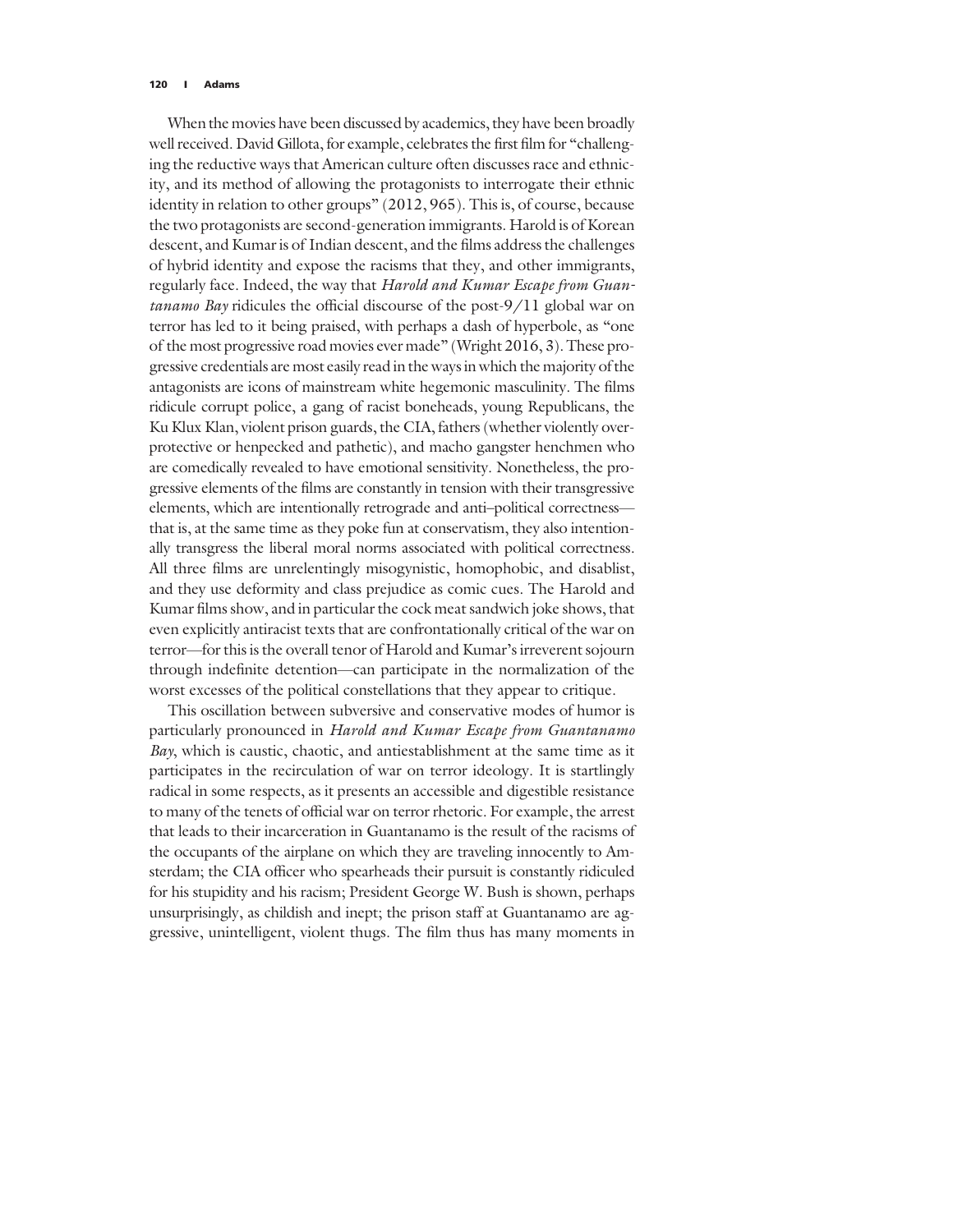which it articulates a fairly clear, if scatologically expressed, critique of power. Judith K. Boyd (2008) argues that, although it may be absurd, the film is valuable for its cathartic power (here she echoes Freud's thesis that laughter is a release of pent-up psychic strain). Nina Seja argues that the film is a particularly strong example of comedy's propensity, as a genre that is not constrained by any requirement to be coherent, reasonable, or subtle, to initiate a frank, openly disrespectful, and bracing conversation about issues relating to the war on terror (2011, 228; see also Martin 2011, 236). Likewise, any reading of *Harold and Kumar* should remember that there is great subversive potential in comedically refashioning images of torture as artifacts of resistance to dominant discourse (Laustsen and Ugilt 2012). Nonetheless, in the rape scene that the film locates in Guantanamo Bay, the radical potential of the film's antiracist and antimilitary trajectory is again in tension with its transgressive and homophobic imperatives. In what follows, I unpack the three central coordinates of the joke-work.

### The prison rape joke

Prison rape is frequently the object of transgressive comedy. As inmate scholar Craig Minogue writes, there is "a transnational currency that the crime of rape, happening in prison to a male prisoner, is amusing or may even be a deterrent factor to committing crimes" (2011, 116). In the US context, most prison rape jokes demean the male victim by implying that rape in prison is an inevitable and deserved part of the punishment, a legitimate (if terrifying) aspect of the disciplinary environment; it also requires the audience of the joke to consider male sexual receptivity weak or at least incompatible with acceptable masculine identity, because the joke is often that the victim will forfeit their masculinity and suffer "conversion into a 'bitch'" (Jarvis 2004, 175). In addition, conventional prison rape jokes generally demean the implied perpetrator through the use of racist stereotypes associating black masculinity with exaggerated and violent sexual appetites. That is, because the US prison population consists overwhelmingly of black males, the idea that the victim will be overpowered by at least one but potentially many sexually violent and insatiable black men is structurally embedded into the form of these jokes. Powerfully associating race and rape, this joke form uses ridicule to articulate disgust and revulsion both at the perpetrators, who are represented as animalistic, and the victims, who are represented as feeble. The prison rape joke underscores heteronormative standards: in the iconography of prison rape, "the 'masculine' body (along with the 'masculine' psyche), is viewed as hard, penetrative, and aggressive, in contrast to the soft, vulnerable, and violable 'feminine' sexuality and psyche" (Helliwell 2000, 796–97). Status is rigidly orga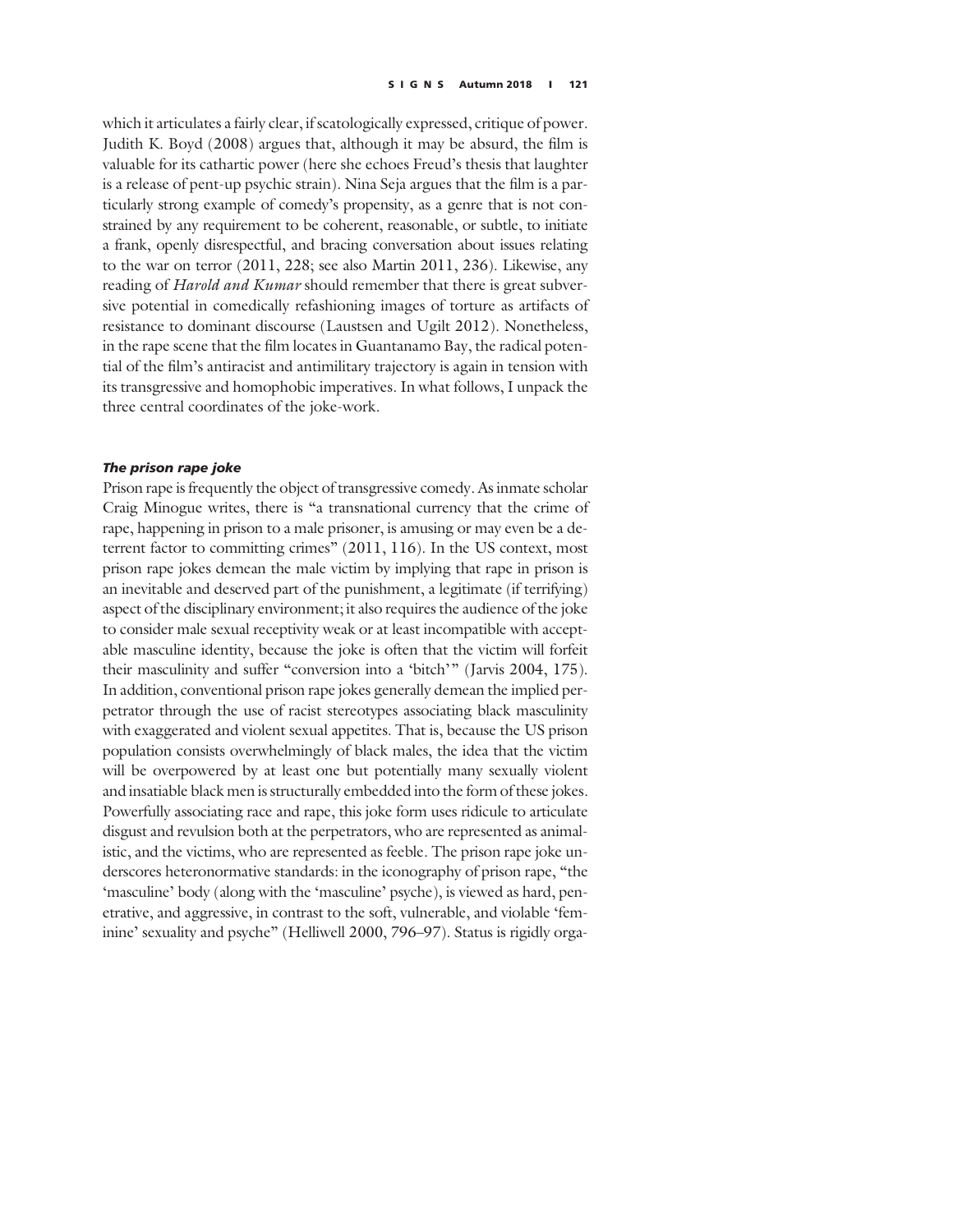nized along the contours of a violently penetrative hierarchy, with those who are penetrated occupying the lowest tier. Sexual receptivity, conflated with victimhood, is marked as the worst possible fate for a heterosexual man because it can relegate him to the lowly position of the object of another's pleasure. The terrorist characters in Harold and Kumar Escape from Guantanamo Bay are shown as ridiculous in the scene because they willingly embrace the despised position of sexual receptivity, eagerly lowering themselves in the hierarchy of prison masculinity.

Prison rape jokes are widespread in US culture and are tolerated where other forms of rape humor are not. Nadia Khayrallah (2014) writes that there is "a sizable set of people who condone prison rape jokes, even if they believe that rape in general is a serious issue and would even speak out against other kinds of rape jokes." The reason, Khayrallah writes, that it is possible to laugh at inmates in this way is that they are seen through their criminality to have forfeited any right to sympathy. Such jokes thus have a cautionary purpose: behave, otherwise your misbehavior will make your sexual suffering a legitimate object of amusement. There is thereby a ready analogy with the dehumanization of terrorist suspects, who are deemed, due to their voluntary engagement in terrorist activity, to fall outside of the realm of the sympathetic subject; in the legal-political mechanism of the war on terror, terror suspects are considered the ultimate indefensible subjects, upon whom any violence—extralegal assassination, torture—is legitimate (Butler 2004). It is only a small step to see their suffering as not only legitimate but funny.

This particular joke exceeds the category of the canonical prison rape joke, which is concerned with lateral discipline—prisoners raping prisoners—because the present joke is about vertical discipline—prison guards sexually abusing prisoners. More so than its formal innovations, however, it is the idea of certain people deserving punishments that distinguishes the joke from the wider category of which it remains a member. Specifically, the joke is concerned with the ways in which Harold and Kumar, innocents, are about to be subject to sexual violence that terrorists are shown to deserve. This moral differential is explicitly articulated—the terrorists are skilled at fellatio, whereas Kumar stammers in horror that he has "never sucked a dick before." Before the sexual element is introduced, Harold and Kumar verbally abuse the terrorist characters, underscoring the difference between the two types of nonwhiteness in the scene: Harold and Kumar are economically productive, socially integrated, culturally American, and falsely imprisoned—the antithesis of the terrorists, who are shown to deserve their treatment. As well as trivializing sexual abuse in prison, therefore, the scene articulates a potent orientalist stereotyping that sits in sharp contrast to the rest of the series' comparatively nuanced exploration of American hypocrisies around race. The scene draws a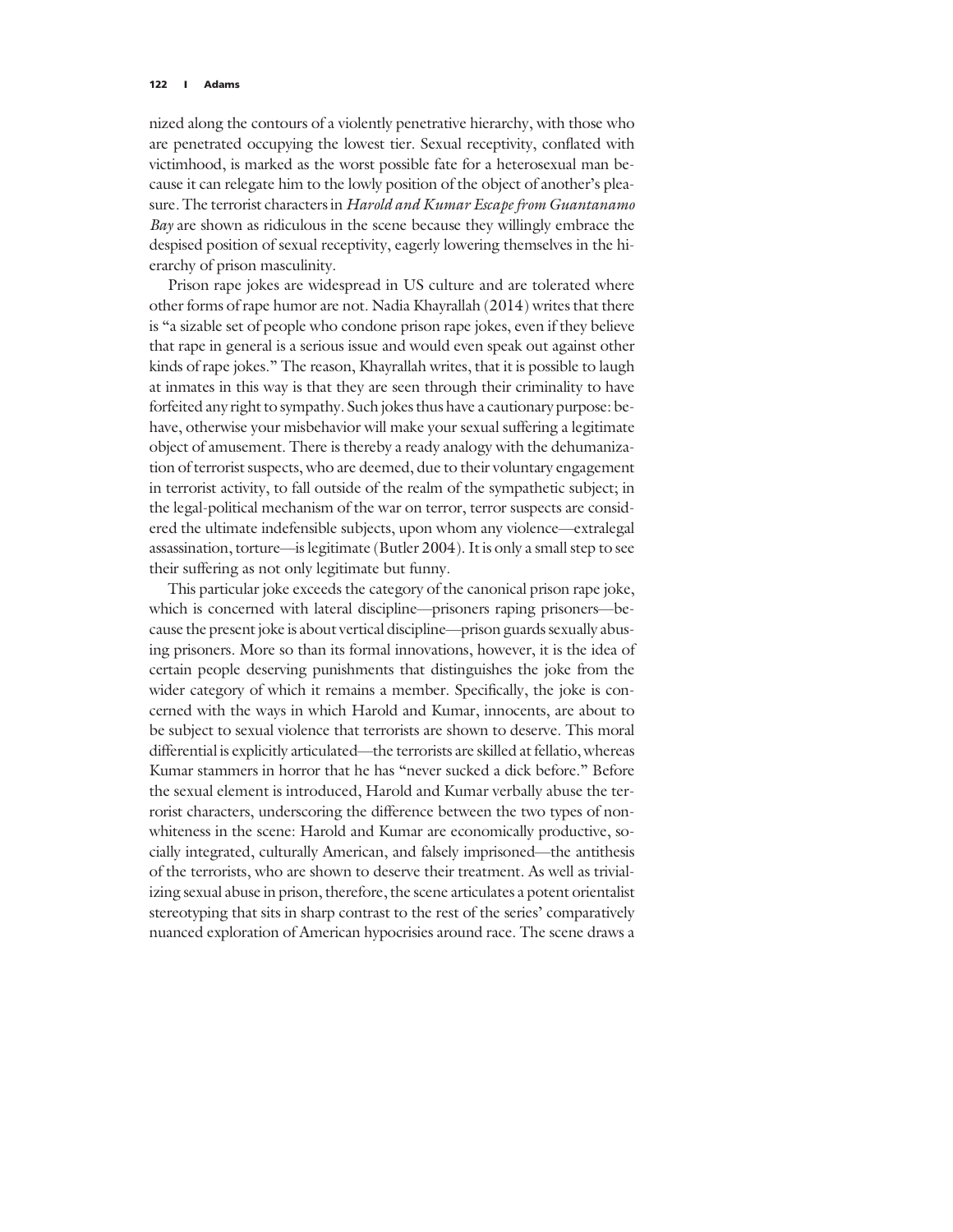sharp demarcation between good otherness and bad otherness, and uses the bad others as the targets of particularly harsh, violently sexualized humor.

### The sexual trivialization of terrorism

We do not see the terrorist prisoners performing the sex act. Instead, we see Harold and Kumar's disgusted expressions as the prisoners engage the task with relish. The films are homophobic throughout, so an event that places men in the position of voluntary sexual receptivity is a privileged moment for particularly intense comic revulsion. The conventions of the gross-out genre are here used to ridicule terrorists by lampooning their masculinity through associating it with homosexuality: the hegemonic alpha masculinity of the rapist prison guards may be repellent in this scene (it is a central component of the prison rape joke that perpetrators are disgusting, as this increases the shame of victimhood), but terrorist masculinity, in eagerly submitting to sexual servitude, is comedically shown as particularly weak. Not only do the terrorists diminish their masculinity; they willingly relinquish it for our amusement and thereby demonstrate their inferiority to the audience. Importantly, this explicitly echoes the "racialized homosexualizing of the prisoners" (Mann 2007, 248), which was found throughout the archive of Abu Ghraib torture evidence. This homophobia is another aspect of the joke in which associations between race and rape can be read, as prisoners in war in terror dungeons were sexually humiliated as Muslims.

Post-9/11 Islamophobic humor often finds much of its purpose in conflating Muslims and terrorists and in slandering Muslims in sexual terms. Racist humor about Muslims often focuses on the sexual, depicting "Muslims as lacking civility or appearing backward. The embodied racist stereotypes focus on sexual practices, especially bestiality, repression of women and body image, particularly body hair in combination with ugliness" (Weaver 2013, 491). Further, when joking specifically about Muslim terrorists, this tendency becomes more marked. Many rumors about Osama bin Laden focused on his supposedly misshapen penis, for example, and Martin Amis's (2008) satirical story about Mohammad Atta emphasized his sexual puritanism in order to underscore Atta's hypocrisy. Boris Johnson, in Seventy-Two Virgins, writes that "there is only one really psychologically satisfying explanation for the suicidal behavior of young men, and it is something to do with sex, or at least self-esteem" (2004, 131). These examples are consonant with the long history of characterizing terrorist enemies as sexual perverts, which is itself part of a broader political gesture in which one's enemies are associated with sexual practices one prohibits. As Jasbir K. Puar and Amit S. Rai write, "Sexuality is central to the creation of a certain knowledge of terrorism, [which] has a history that ties the image of the modern terrorist to a much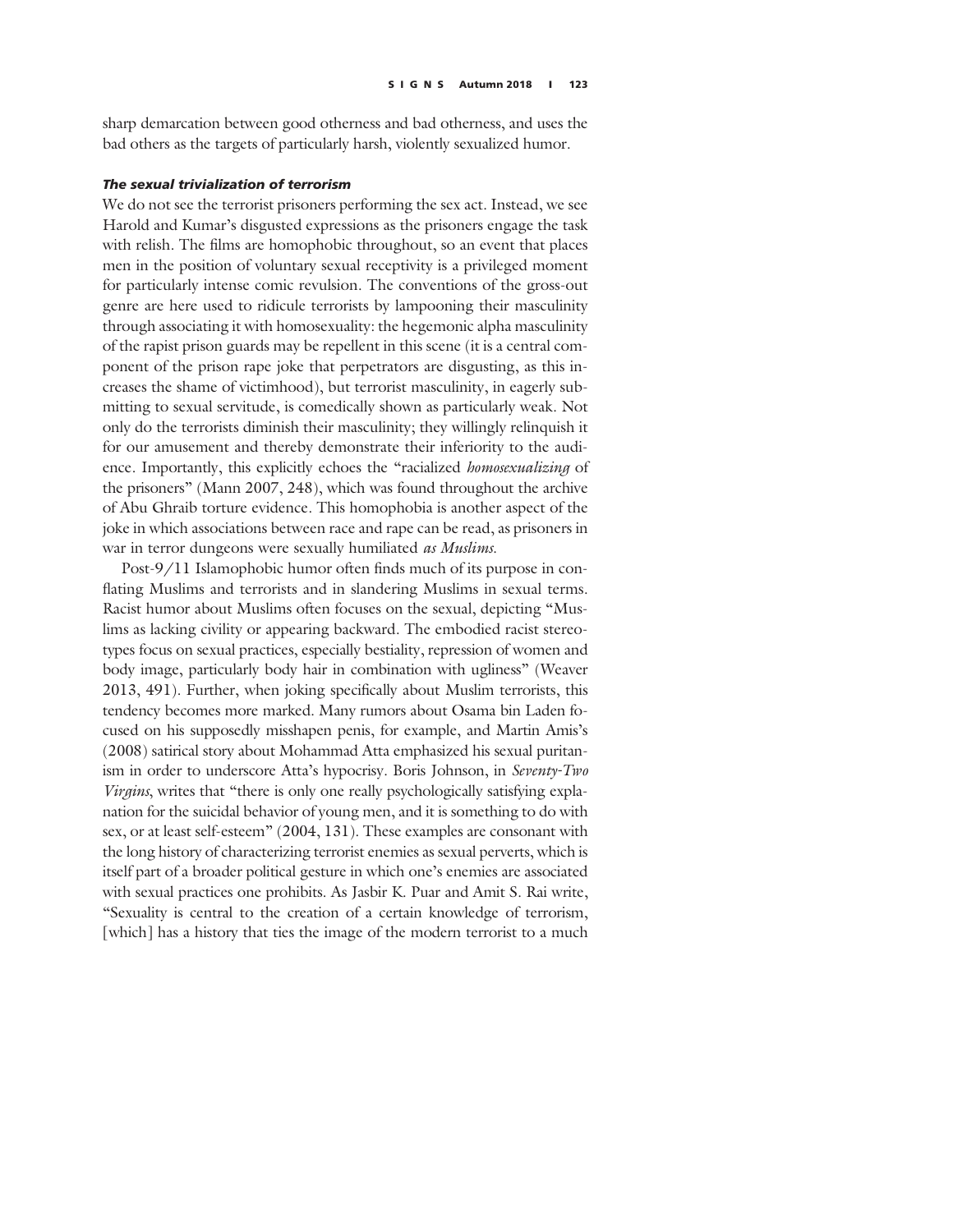older figure, the racial and sexual monsters of the eighteenth and nineteenth centuries" (2002, 117). This representational tradition, in which we can locate this Guantanamo rape joke, is both a form of political demonization and an intentionally homophobic and homosexualizing strategy, conflating the impulse toward politically illegitimate violence with nonnormative sexuality.

This homosexualizing gesture attaches what Sandesh Sivakumaran calls the "taint of homosexuality" to those that it victimizes—those who are forced to perform the act are blamed for it because the perpetrator redoubles the violence by claiming that the victim likes it, that the victim really wanted it, and that the victim, rather than the perpetrator, is the one who is "really" a homosexual (Sivakumaran 2005, 1293–94). This is shown with great force in the scene: when Kumar asks if the routine nature of the punishment means that all the guards in Guantanamo are gay, Big Bob roars back: "Fuck no! Ain't nothing gay about getting your dick sucked. You're the ones that's gay for sucking my dick. In fact, it creeps me out just being around you fags." Crucially, the comedy comes from this blatant double standard, in which the rapist displaces homosexual desire onto his victim: in a familiar victim-blaming rhetorical motif, the victim is despised for their receptivity by the one who forces it upon them.

This racism also works by trivializing. This joke could be interpreted as an instance in which someone is exposed as privately harboring the very vices they publicly despise (think of the Marquis de Sade's scabrous satire of Christian institutions, in which the vilest torturers are revealed to be the most pious priests). That is, though Muslim extremists such as the Taliban and al-Qaeda are famous for their dogmatism in matters of sexuality, vocally claim to be sexually untainted, and execute adulterers and homosexuals, this joke may be intended to reveal them as precisely the sexual deviants that they claim to hate. However, rather than comedically exposing a conservative hypocrisy or speaking truth to power by attacking the ideology or practices of the Taliban or al-Qaeda, the film sneers at homosexual sex acts and uses them to broadly attack Muslims, homosexuals, and prisoners. Rather than satirizing extremists as political hypocrites, the film simply calls them doughnut-hating cocksuckers.

### Graner's laugh

Finally, this joke is an instance of what could be called Abu Ghraib humor: the scene solicits schadenfreude by presenting sexual violence in prison as a comic spectacle. Charles Graner, the ringleader of the Abu Ghraib abuse, is quoted as saying that "the Christian in me knows it's wrong, but the corrections officer in me can't help but love to make a grown man piss himself" (in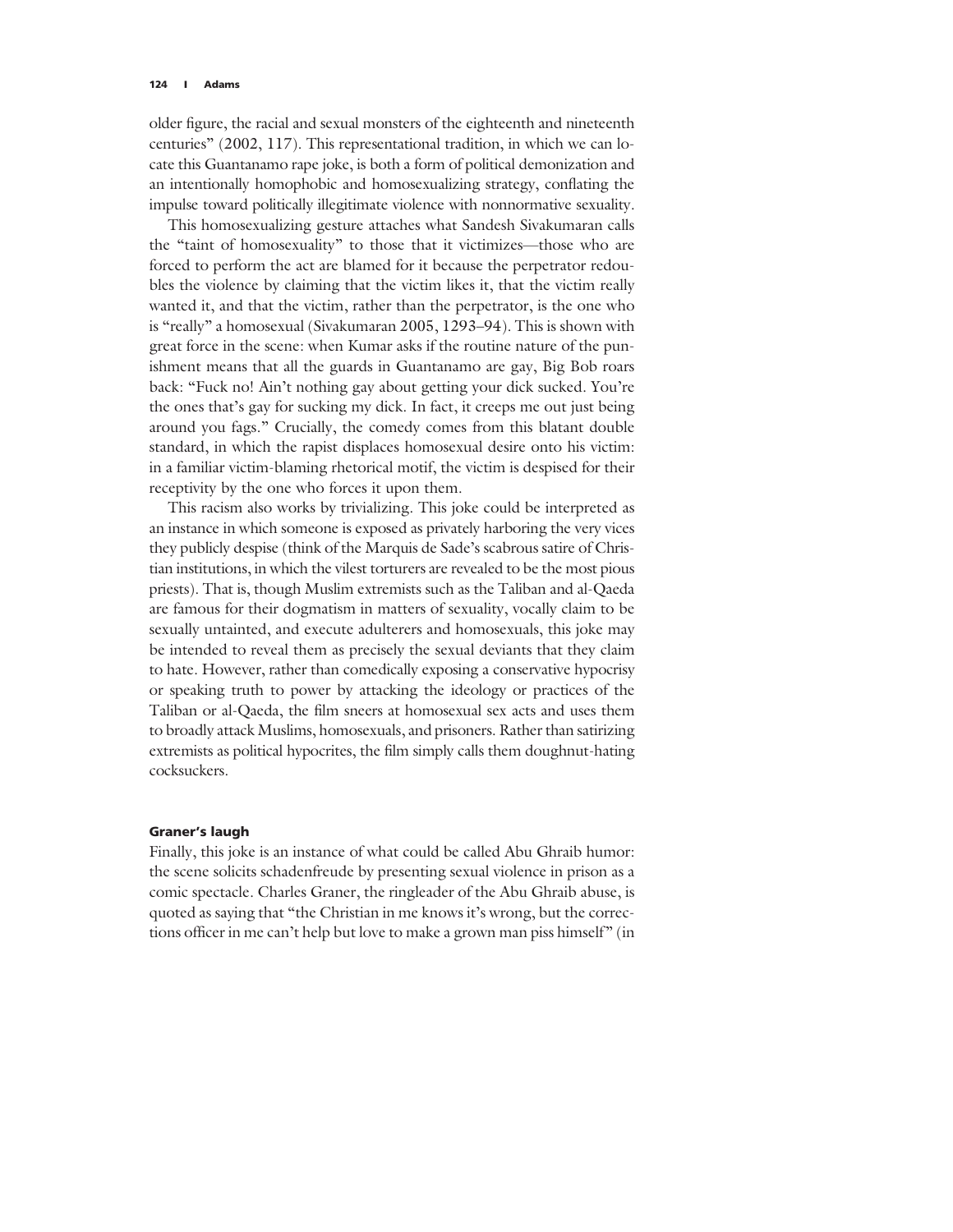Gourevitch and Morris 2008, 127). Even though it is wrong, or indeed because it is recognized as wrong, the pleasure of the abuse of power—the amusement of the joy of hating—is particularly thrilling. As much as Christianity insists on normative moral standards that prohibit violence, political correctness demands normative moral and political interpersonal obligations; the pleasure of hating and hurting is thereby all the more acute because of its uniquely prohibited character. For transgressive comedy, political correctness has the status of an apparatus of puritanical commandments, and this scene, which intentionally assaults the moral standards of political correctness, utilizes the same principle of pleasure that Graner identifies: that which is morally impermissible is the source of particularly intense enjoyment.

The images of abuse that emerged from Abu Ghraib in 2004, depicting grinning soldiers abusing prisoners during the occupation of Iraq, have generated mountains of commentary. Many of the responses were, of course, critical, arguing that the photographs exposed the sordid truth of the war. For example, Dora Apel argues that the process of exposure transformed the photographs into "blistering anti-American pictures" (2005, 95); John Gray writes that as a result of the photographs "an indelible image of American depravity has been imprinted on the entire Islamic world" (2004, 50). This moral response condemning the pictures and the abuse they documented, while of course justified in many ways, tend to rest on a "natural human response of outrage" (Eisenman 2007, 9) that was widely described as normatively morally appropriate. However, normative moral standards are nowhere natural or innate, as revealed by the many other interpretations of the images, which argue that the images were very often received with anything but outrage. Susan Sontag (2004) contests that they testify to a "admiration for unapologetic brutality" that saturates American culture; Slavoj Žižek claims that the images echo many American initiation rituals and hazing practices, and that accordingly, by suffering a paradigmatically American humiliation, "the Iraqi prisoners were effectively initiated into American culture" (2004); Judith Butler argues that they reveal "the jouissance of torture" (2009, 129), that is, the pleasure associated both with torturing and with escaping legal accountability for one's atrocities. This schadenfreude provoked by the pleasure of humiliating Muslim prisoners is the Hobbesian laugh in extremis: the torturer's gloat. And, recalling the requirement for shared values in order for a joke to be received as funny, I argue that this is integral to why the cock meat sandwich joke works for its audience. The scenario requires us to laugh at the sexual suffering of prisoners, prisoners who are represented as both deserving and enjoying their debasement. For all of its critique of the excesses of the American military establishment, enjoyment of the film ultimately requires us to uncritically inhabit the viewpoint of those who find prison rape funny: to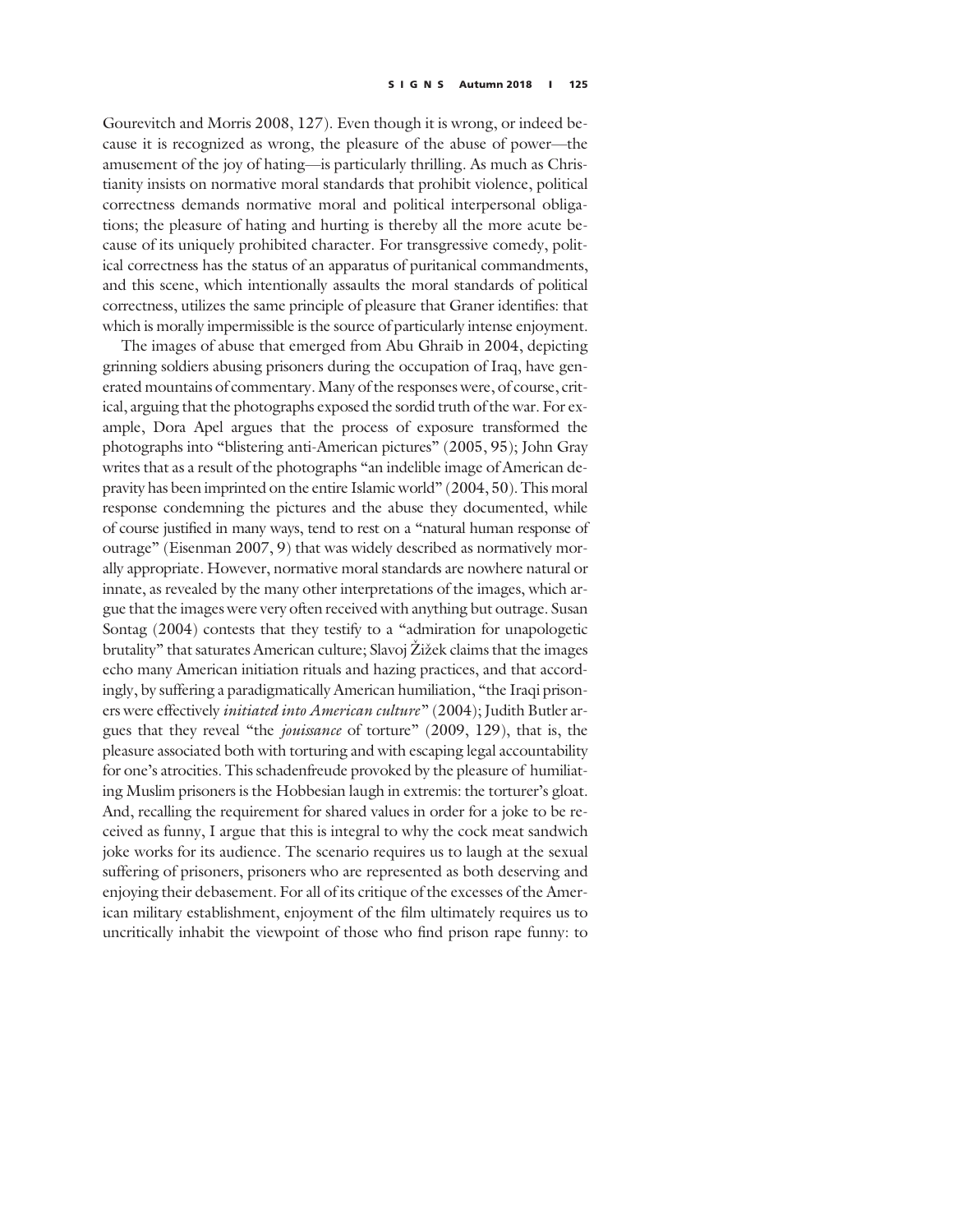#### $126$  J Adams

laugh, with Graner, at the spectacle of prisoners undergoing traumatizing sexual violence.

# Conclusion: Sex, laughter, discipline

This essay has presented notes toward an anatomy of war on terror schadenfreude. Texts that encourage us to laugh at torture in this way do the political work of normalizing the dehumanization of prisoners and of permitting us to laugh with torturers at their crimes, and they do so by drawing on aspects of mainstream culture that are deeply embedded into ordinary cultural practice, such as heteronormativity, prison rape humor, and the positioning of transgressive representations as defenses of free speech. It may be objected that this would require Graner's laughter not to be confined to the torture chamber but widespread throughout society. This is precisely the conclusion, however, that I want to reach: much war on terror humor does indeed feature—whether explicitly or in a coded way—this aggressive, sexually demeaning, homosexualizing, racist tenor. The relation of this specific schadenfreude both to the torturer's celebration and to many aspects of ordinary mainstream pleasure is precisely why we must object to the homophobic, misogynist, and racist laughter solicited by this specific joke and the tradition of transgressive humor of which it is exemplary.

Independent Early Career Researcher

### References

- Agha, Asif. 2003. "The Social Life of Cultural Value." Language and Communication 23(3-4):231-73.
- Ahmed, Sara. 2008. "'Liberal Multiculturalism Is the Hegemony—It's an Empirical Fact'—a Response to Slavoj Žižek." Dark Matter, February 19. http://www .darkmatter101.org/site/2008/02/19/'liberal-multiculturalism-is-the-hege mony—its-an-empirical-fact'-a-response-to-slavoj-zizek/.
- -. 2017. Living a Feminist Life. Durham, NC: Duke University Press.
- Amis, Martin. 2008. "The Last Days of Muhammad Atta." In The Second Plane: September 11; Terror and Boredom, 95-124. London: Vintage.
- Andrews, Edna. 1996. "Cultural Sensitivity and Political Correctness: The Linguistic Problem of Naming." American Speech 71(4):389–404.
- Apel, Dora. 2005. "Torture Culture: Lynching Photographs and the Images of Abu Ghraib." Art Journal 64(2):88–100.
- Bergmann, Merrie. 1986. "How Many Feminists Does It Take to Make a Joke? Sexist Humor and What's Wrong with It." Hypatia 1(1):63-82.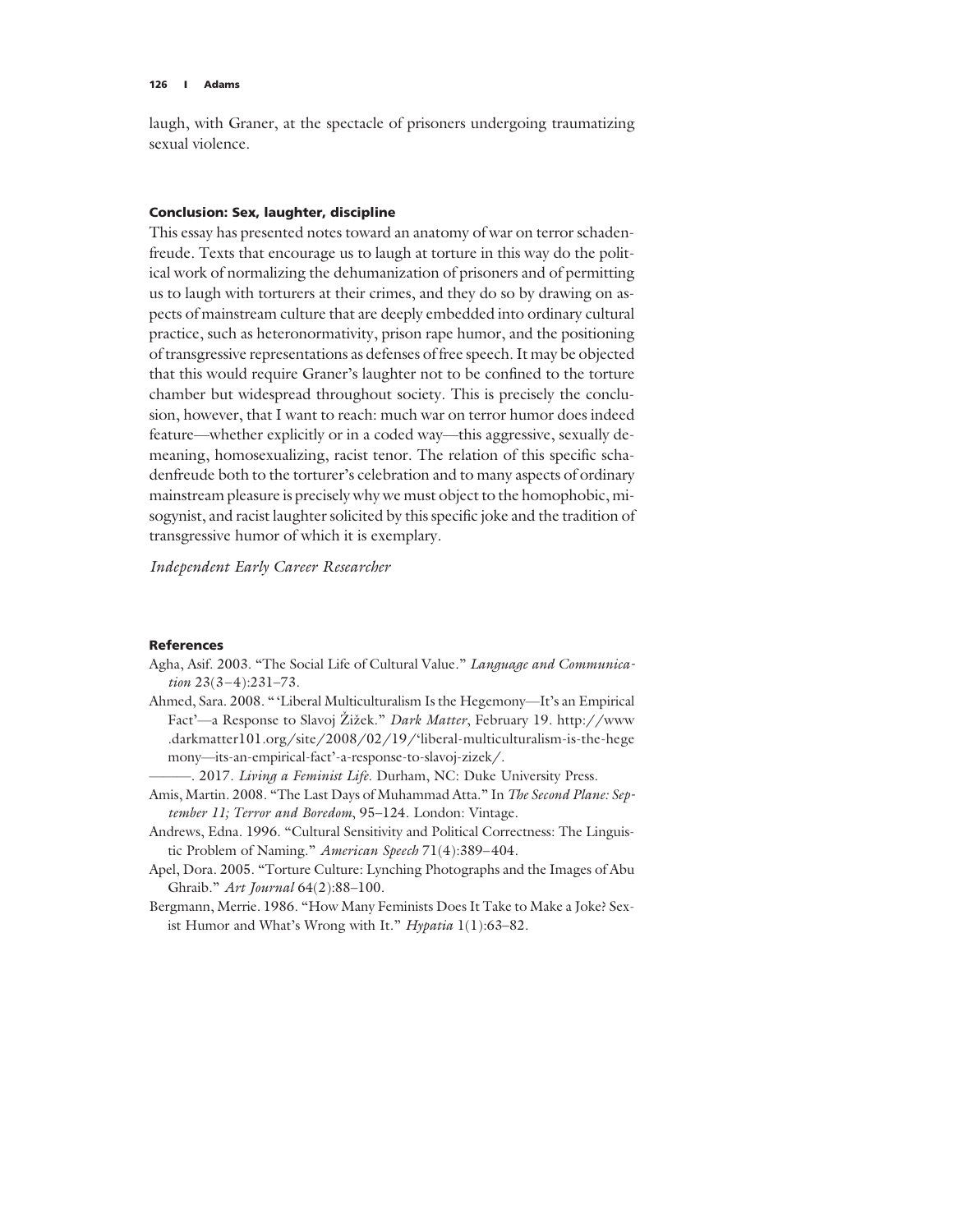- Berlant, Lauren, and Micheal Warner. 1998. "Sex in Public." Critical Inquiry 24(2):547–66.
- Billig, Michael. 2001. "Humour and Hatred: The Racist Jokes of the Ku Klux Klan." Discourse and Society 12(3):267-89.
- -. 2009. "Violent Racist Jokes." In Beyond a Joke: The Limits of Humour, edited by Sharon Lockyer and Michael Pickering, 27–46. 2nd ed. Basingstoke: Palgrave Macmillan.
- Bonila, Paul C. 2005. "Is There More to Hollywood Lowbrow Than Meets the Eye?" Quarterly Review of Film and Video 22(1):17–24.
- Boyd, Judith K. 2008. "No Longer Trapped in the War on Terror: Harold and Kumar Escape from Guantanamo Bay." Homeland Security Affairs 4(3). https://www .hsaj.org/articles/591.
- Brigham, John. 2005. "Anti-anti Terror: Color Coding and the Joke of 'Homeland Security.'" New Political Science 27(4):481-96.
- Butler, Judith. 2004. Precarious Life: The Powers of Mourning and Violence. New York: Verso.

-. 2009. Frames of War: When Is Life Grievable? London: Verso.

- Cameron, Jessica Joy. 2017. "Dworkin's Subjects: Interpellation and the Politics of Heterosexuality." Feminist Theory 18(1):3-16.
- Charlie Hebdo. 2016. "How Did We End Up Here?" Charlie Hebdo, March 30. https://charliehebdo.fr/en/edito/how-did-we-end-up-here/?doing\_wp\_cron p1518711251.7857720851898193359375.

Critchley, Simon. 2002. On Humour. London: Routledge.

Danner, Mark. 2004. Torture and Truth: America, Abu Ghraib, and the War on Terror. London: Granta.

Eisenman, Stephen F. 2007. The Abu Ghraib Effect. London: Reaktion.

Foucault, Michel. 1992. The Use of Pleasure. Vol. 2 of The History of Sexuality. Translated by Robert Hurley. London: Penguin.

Freud, Sigmund. (1905) 2002. The Joke and Its Relation to the Unconscious. Translated by Joyce Crick. London: Penguin.

- Gillota, David. 2012. "'People of Colors': Multiethnic Humor in Harold and Kumar Go to White Castle and Weeds." Journal of Popular Culture 45(5):960–78.
- Gilvarry, Alex. 2012. From the Memoirs of a Non–enemy Combatant. New York: Viking.
- Gourevitch, Philip, and Errol Morris. 2008. Standard Operating Procedure: A War Story. London: Penguin.
- Gray, John. 2004. "Power and Vainglory." In Abu Ghraib: The Politics of Torture, 47–55. Berkeley, CA: North Atlantic.
- Harold and Kumar Escape from Guantanamo Bay. 2008. Directed by Jon Hurwitz and Hayden Schlossberg. Los Angeles: New Line Cinema.
- Harold and Kumar Go to White Castle. 2004. Directed by Danny Leiner. Los Angeles: New Line Cinema.
- Helliwell, Christine. 2000. "'It's Only a Penis': Rape, Feminism, and Difference." Signs: Journal of Women in Culture and Society 25(3):789–816.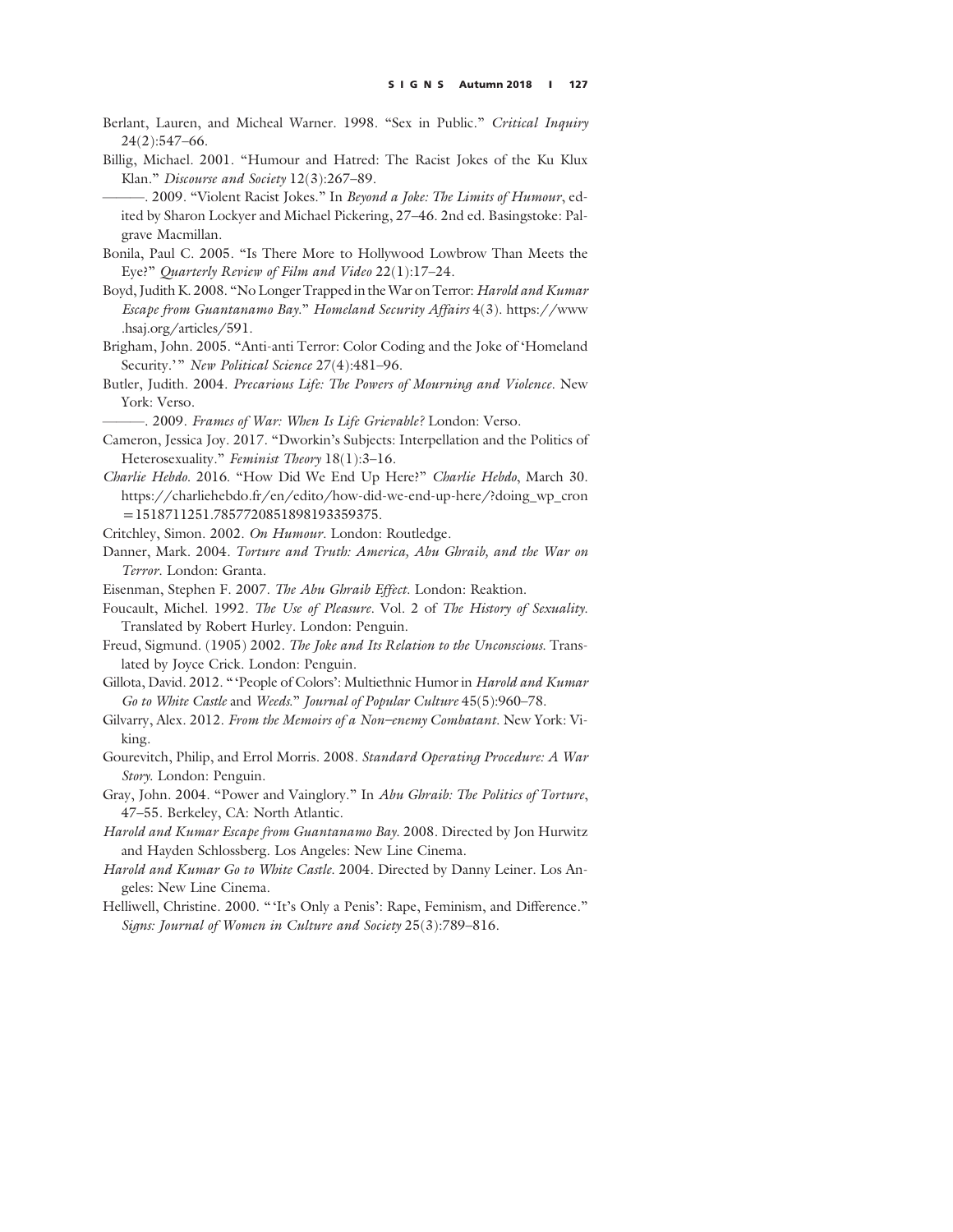- Henderson, Schuyler W. 2005. "Disregarding the Suffering of Others: Narrative, Comedy, and Torture." Literature and Medicine 24(2):181–208.
- Hill, Sandra. 2016. The Angel Wore Fangs. New York: HarperCollins.
- Hobbes, Thomas. (1651) 1985. Leviathan. London: Penguin.
- Hoberman, J. 2008. "Errol Morris Lets Torturers Off Easy." Village Voice, April 22. http://www.villagevoice.com/film/errol-morris-lets-torturers-off-easy-6388212.
- Houellebecq, Michel. 2015. Submission. London: Penguin.
- Hume, Mick. 2015. Trigger Warning: Is the Fear of Being Offensive Killing Free Speech? Concise and abridged edition. London: William Collins.
- Hutchinson, Darren Lenard. 2002. "Dissecting Axes of Subordination: The Need for a Structural Analysis." Journal of Gender, Social Policy, and the Law 11(1): 13–24.
- Jackson, Stevi. 2006. "Gender, Sexuality, and Heterosexuality: The Complexity (and Limits) of Heteronormativity." Feminist Theory  $7(1):105-21$ .

Jarvis, Brian. 2004. Cruel and Unusual: Punishment and US Culture. London: Pluto. Johnson, Boris. 2004. Seventy-Two Virgins. London: HarperCollins.

- Kahn, Robert A. 2009–10. "Flemming Rose, the Danish Cartoon Controversy, and the New European Freedom of Speech." California Western International Law Journal 40(2):253–90.
- Kehily, Mary Jane, and Anoop Nayak. 1997. "Lads and Laughter: Humour and the Production of Heterosexual Hierarchies." Gender and Education 9(1):69-88.
- Khayrallah, Nadia. 2014. "Beyond 'That's Not Funny': Reading into How We Read a Prison Rape Joke." Morningside Review 2013/14. http://morningsidereview.org /essay/beyond-thats-not-funny-reading-into-how-we-read-a-prison-rape-joke/.
- Kramer, Elise. 2011. "The Playful Is Political: The Metapragmatics of Internet Rape-Joke Arguments." Language in Society 40(2):137-68.
- Kuipers, Giselinde. 2011. "The Politics of Humour in the Public Sphere: Cartoons, Power, and Modernity in the First Transnational Humour Scandal." *European* Journal of Cultural Studies 14(1):63–80.
- LaFollette, Hugh, and Niall Shanks. 1993. "Belief and the Basis of Humor." American Philosophical Quarterly 30(4):329–39.
- Laustsen, Carsten Bagge, and Rasmus Ugilt. 2012. "Uncanny Repetitions. Abu Ghraib in Afterthought." Journal for Cultural Research 16(1):81-102.
- Lee, Stewart. 2010. How I Escaped My Certain Fate: The Life and Deaths of a Stand-Up Comedian. London: Faber & Faber.
- Lloyd, Moya. 2013. "Heteronormativity and/as Violence: The 'Sexing' of Gwen Araujo." Hypatia 28(4):818–34.
- Lockyer, Sharon, and Michael Pickering. 2008. "You Must Be Joking: The Sociological Critique of Humour and Comic Media." Sociology Compass 2(3):808–20. ———. 2009. "Introduction: The Ethics and Aesthetics of Humour and Comedy."
- In Beyond a Joke: The Limits of Humour, 1-26. 2nd ed. Basingstoke: Palgrave Macmillan.
- Louis CK: Live at the Comedy Store. 2015. Directed by Louis CK. Los Angeles: FX Network.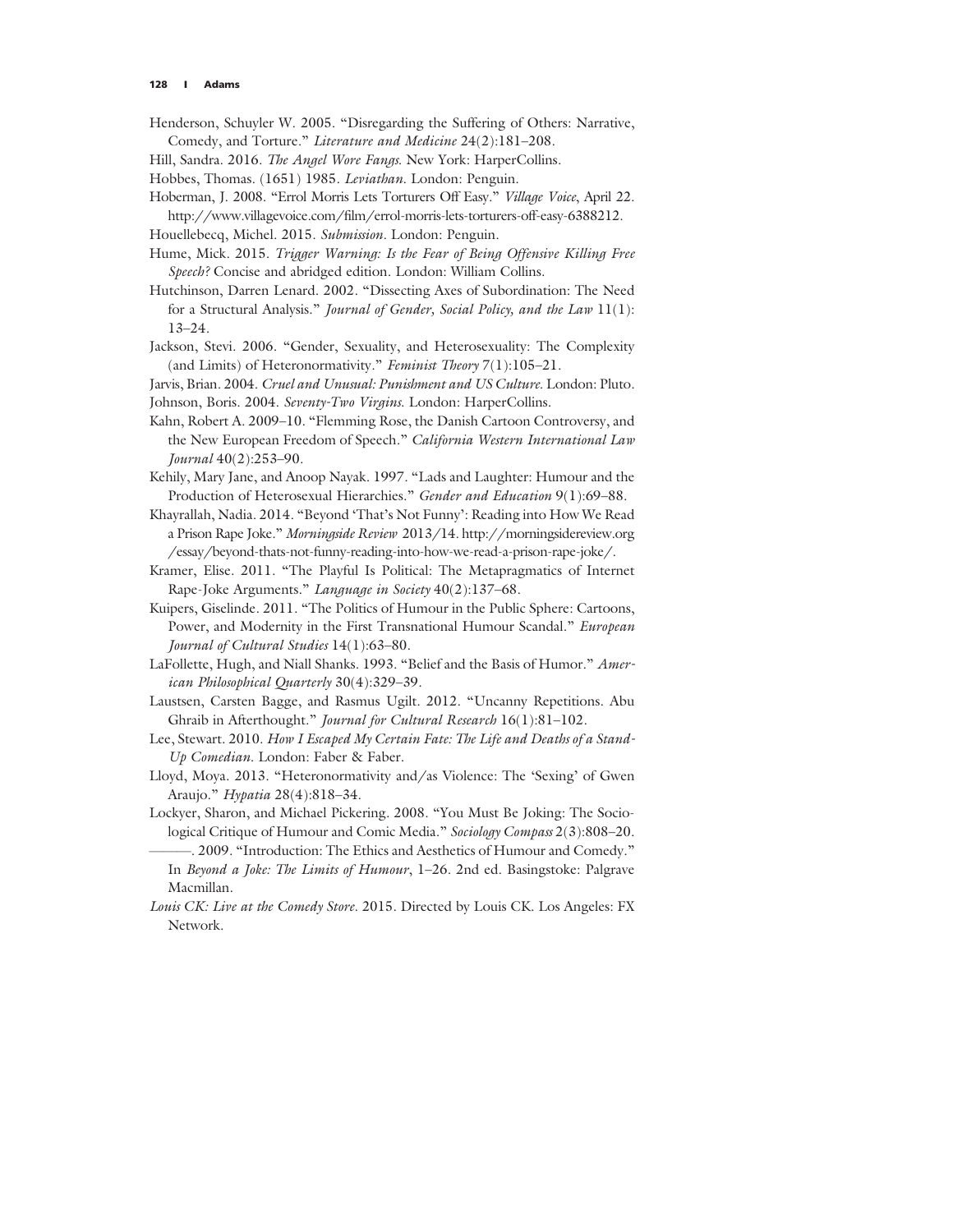- MacKinnon, Catharine A. 1997–98. "Joseph Oncale, Petitioner, vs. Sundowner Offshore Services, Inc., John Lyons, Danny Pippen, and Brandon Johnson, Respondents." UCLA Women's Law Journal 8(1):9–46.
- Malvern, Sue, and Gabriel Koureas. 2014. "Introduction." In Terrorist Transgressions: Gender and the Visual Culture of the Terrorist, 1–14. London: I. B. Tauris.
- Mann, Bonnie. 2007. "Gay Marriage and the War on Terror." Hypatia 22(1):247– 51.
- Martin, Elaine. 2011. "Terrorism, Humor, and American Popular Culture." Global Media and Communication 7(3):233–37.
- McCann, Pol Dominic, David Plummer, and Victor Minichiello. 2010. "Being the Butt of the Joke: Homophobic Humour, Male Identity, and Its Connection to Emotional and Physical Violence for Men." Health Sociology Review 19(4):505– 21.
- Meier, Matthew R., and Christopher A. Medjesky. 2017. "The Office Was Asking for It: 'That's What She Said' as a Joke Cycle That Perpetuates Rape Culture." Communication and Critical/Cultural Studies 15(1):2–17.
- Minogue, Craig. 2011. "Why Don't I Get the Joke? Prison Rape in the Public Discourse." Alternative Law Review 36(2):116–18.
- Mondal, Anshuman A. 2014. Islam and Controversy: The Politics of Free Speech after Rushdie. Basingstoke: Palgrave Macmillan.
- Morreall, John. 1982. "A New Theory of Laughter." Philosophical Studies 42(2): 243–54.
- Nietzsche, Friedrich. (1887) 1996. On the Genealogy of Morals. Translated by Douglas Smith. Oxford: Oxford University Press.
- O'Donnell, Ian. 2004. "Prison Rape in Context." British Journal of Criminology 44(2):241–55.
- Puar, Jasbir K., and Amit S. Rai. 2002. "Monster, Terrorist, Fag: The War on Terrorism and the Production of Docile Patriots." Social Text 72 20(3):117–48.
- Rich, Adrienne. 1980. "Compulsory Heterosexuality and Lesbian Experience." Signs 5(4):631-60.
- Ridanpää, Juha. 2014. "'Humour Is Serious' as a Geopolitical Speech Act: IMDb Film Reviews of Sacha Baron Cohen's The Dictator." Geopolitics 19(1):140-60.
- Ryan, Kathryn M., and Jeanne Kanjorski. 1998. "The Enjoyment of Sexist Humor, Rape Attitudes, and Relationship Aggression in College Students." Sex Roles 38(9/10):743–56.
- Sartre, Jean-Paul. 1948. Portrait of the Anti-Semite. Translated by Erik de Mauny. London: Secker & Warburg.
- Scott, Joan Wallach. 1992. "The Campaign against Political Correctness: What's Really at Stake." Radical History Review, no. 54: 59–79.
- Sears, Cornelia, and Jessica Johnston. 2010. "Wasted Whiteness: The Racial Politics of the Stoner Film." M/C Journal 13(4). http://journal.media-culture.org.au /index.php/mcjournal/article/view/267.
- Seja, Nina. 2011. "No Laughing Matter? Comedy and the Politics of the Terrorist/ Victim." Continuum 25(2):227–37.